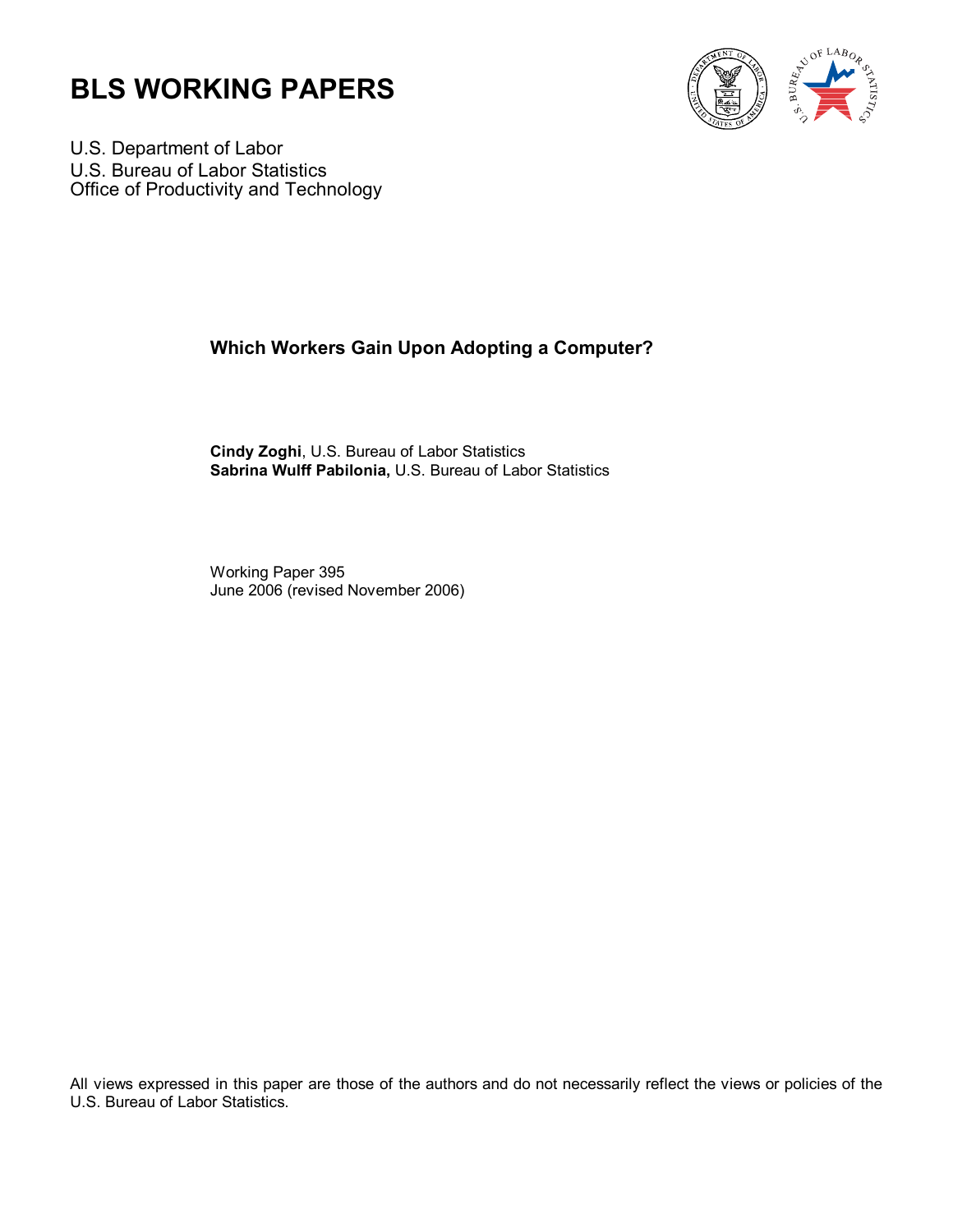# Which Workers Gain Upon Adopting a Computer? \*

Cindy Zoghi, U.S. Bureau of Labor Statistics Sabrina Wulff Pabilonia, U.S. Bureau of Labor Statistics

September 2006

Abstract: Using the Canadian Workplace and Employee Survey and controlling for individual and establishment fixed-effects, we find that within a year of adopting a computer, the average worker earns a 3.6 percent higher wage than a worker who never used a computer. Returns are even larger for managers and professionals, highly educated workers, and those with significant prior computer experience. Employees who adopt computers for use with applications that require high cognitive skills earn the high returns.

#### JEL: J31, O30

Contact Information: Cindy Zoghi, U.S. Bureau of Labor Statistics, Productivity Research and Program Development, 2 Massachusetts Ave., NE, Washington, DC 20212, e-mail: Zoghi.Cindy@bls.gov; Sabrina Wulff Pabilonia, U.S. Bureau of Labor Statistics, Productivity Research and Program Development, 2 Massachusetts Ave., NE, Washington, DC 20212, e-mail: Pabilonia.Sabrina@bls.gov

\*Disclaimer: All views expressed in this paper are those of the authors and do not necessarily reflect the views or policies of the U.S. Bureau of Labor Statistics. The authors would like to thank two anonymous referees, B.K. Atrostic, David Autor, Martha Bailey, Marianne Bitler, Joel Elvery, Michael Harper, Michael Giandrea, Francis Kramarz, Mark Long, Peter Meyer, Anastasiya Osborne, Renee Morissette, David Neumark, David Ribar, Larry Rosenblum, Steve Stillman, Leo Sveikauskas, Madeleine Zavodny, Aklilu Zegeye, and participants at the 2003 NBER/CRIW Summer Institute, 2004 Western Economic Association Meetings, 2004 SOLE meetings, George Washington University Labor Studies Workshop, and Center for Economic Studies seminar for helpful comments. We also thank Lucy Chung and Yves Decady at Statistics Canada for data support.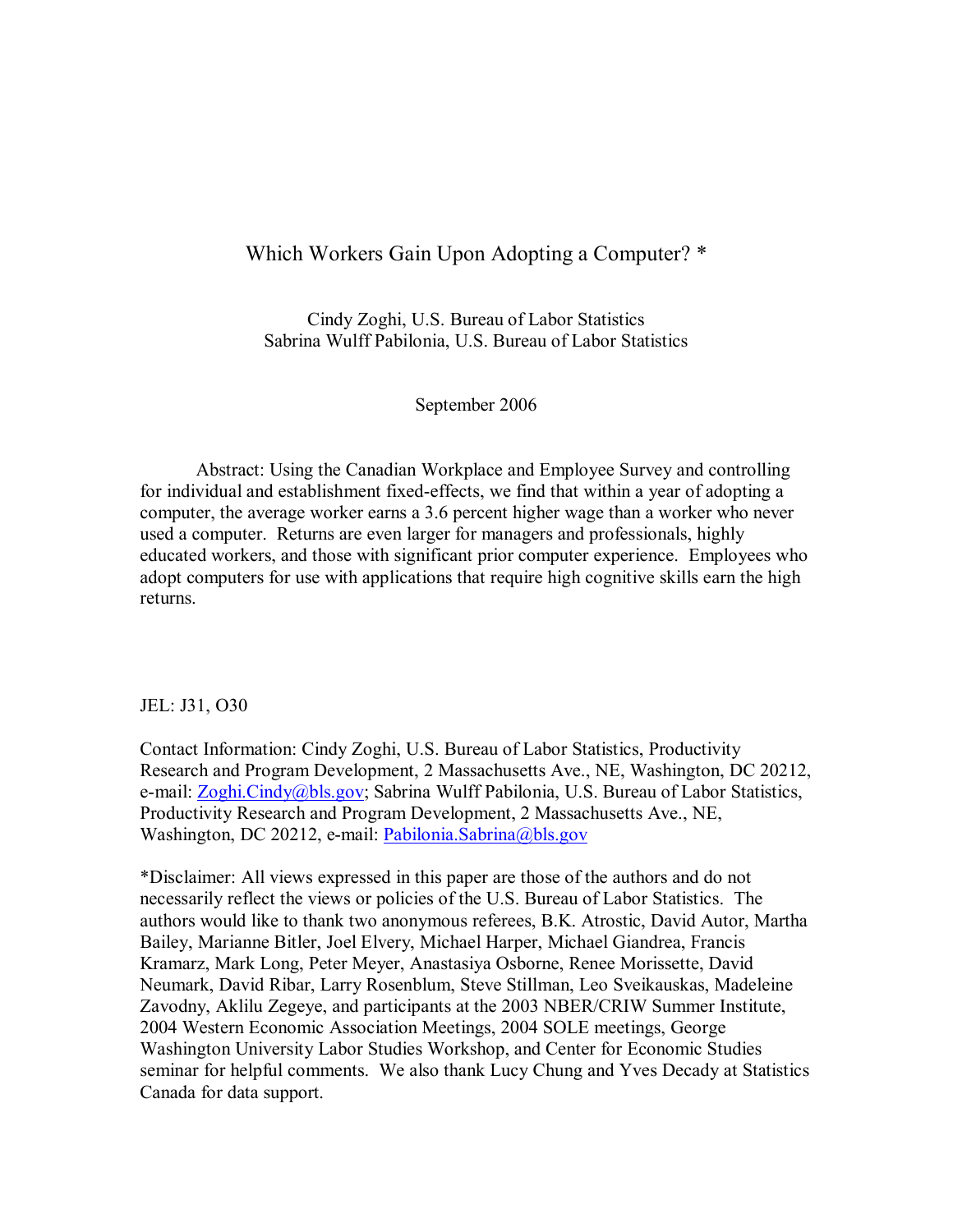#### **I. Introduction**

Skill-biased technological change is frequently cited as the leading cause of growing wage inequality since the 1980's. Many believe that the diffusion of computers into the workplace during that decade caused an increase in demand for skilled workers, under the assumption that computers complement human capital (Bresnahan 1999; Bresnahan, Brynjolfsson, and Hitt 2002; Autor, Levy, and Murnane 2003). Increased demand for skilled workers resulted in higher wages for skilled workers relative to less skilled workers, thus increasing inequality. While an increase in wage inequality happened along with rapid diffusion of computers into the workplace, it has proven empirically difficult to link the adoption of computers with wage changes.

Do computers complement human capital and did the introduction of computers thus raise the demand for skilled workers, resulting in an increasing wage differential between highskilled and low-skilled workers? The theory motivating this question is described by Bound and Johnson (1992), Berman, Bound and Griliches (1994) and Autor, Katz and Krueger (1998). For a given state of technology, the relative demand for skilled workers is determined by setting equal the ratio of marginal products for skilled and unskilled workers to the ratio of wages for these two groups. A skill-biased response to technological change affects the ratio of marginal products and increases the demand for skilled workers. In a similar story where land is the complementary factor, David (1969) explains that an individual farmer will decide to purchase a tractor if the price of the tractor is lower than his expected gain from switching technologies. Thus, farmers on large farms will adopt tractors first.

Berman, Bound and Griliches (1994), Berndt, Morrison and Rosenblum (1992), and Autor, Katz and Krueger (1998) all find that skill upgrading has occurred with computerization.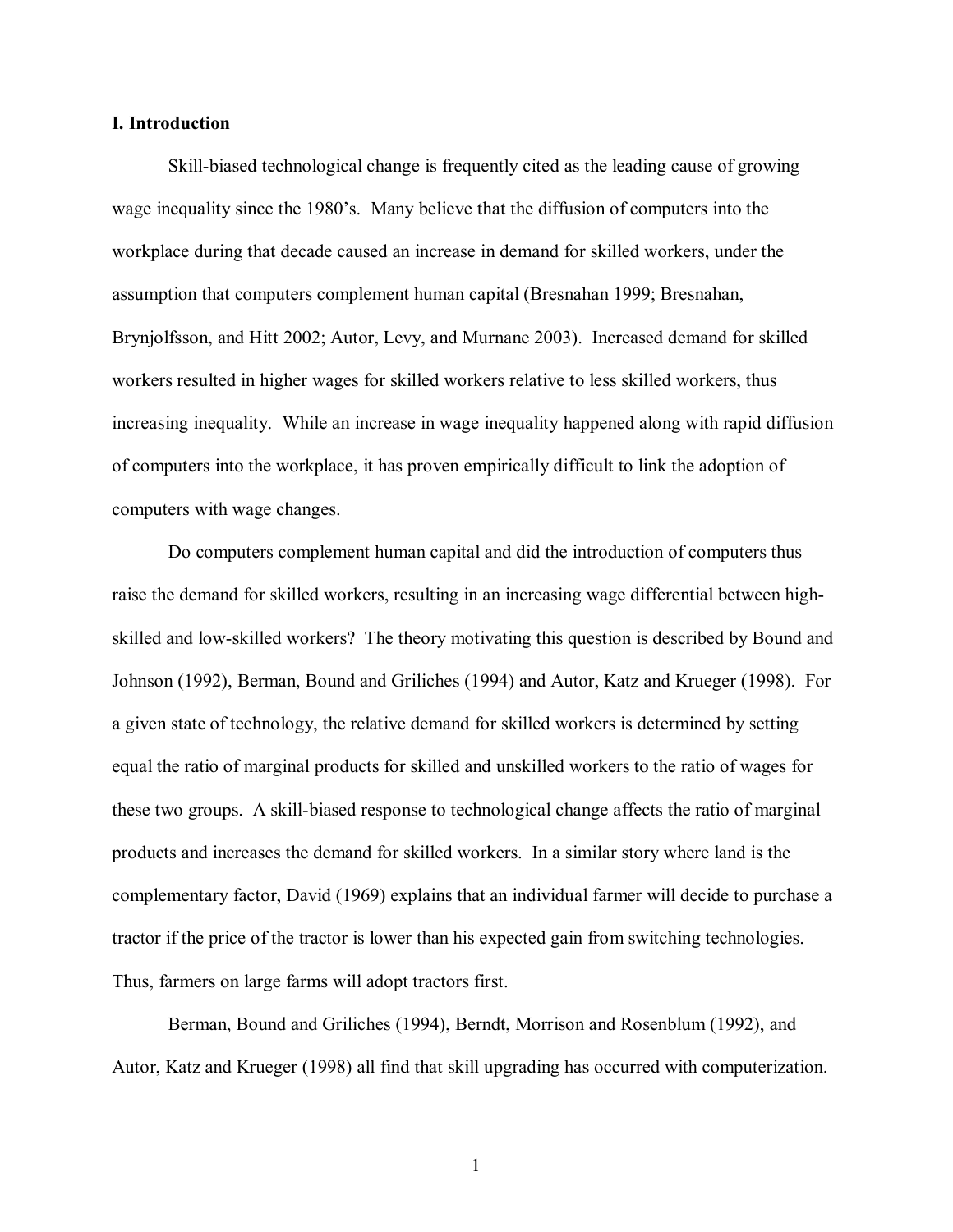It is generally believed that computers can substitute for low- and middle-skilled white collar workers whose tasks can be regularized and routinized, but the complex tasks performed by highly-skilled workers are difficult to automate (Bresnahan 1999; Bresnahan, Brynjolfsson and Hitt 2002; Autor, Levy and Murnane 2003). In addition, researchers (e.g. Krueger 1993; DiNardo and Pischke 1997; Entorf and Kramarz 1997) have consistently documented that workers who use computers earn higher wages. In this paper, we estimate the return to computer use immediately following adoption, and examine whether the return varies across skill groups in a way that is consistent with the story of a skill-biased response to technological change.

Several studies (Bartel and Lichtenberg 1987; Bresnahan, Brynjolfsson and Hitt 2002; Chun 2003) have suggested that workers with high cognitive and social skills may be especially important during the process of implementing new technologies; this could be true regardless of whether or not their skills are complements to the use of computers. Thus, in addition to any potential long-term changes to labor demand, there may be a short-term increase in the relative demand for skilled workers to facilitate the implementation of computers.

In addition, after adopting computers, individual workers may differ in how quickly they learn to use their computers most effectively. Previous researchers have discussed numerous dimensions that may affect a worker's learning curve, such as skill (Bartel and Sicherman 1998), ability (Galor and Moav 2000), education (Chun 1993; Borghans and ter Weel 2005a), age (Borghans and ter Weel 2002; Friedberg 2004; Weinberg 2005; Aubert, Caroli and Roger 2006), prior experience with a related technology (Weinberg 2005; Violante 2002), and tasks (Krueger 1993; Dickerson and Green 2004, Borghans and ter Weel 2005b; Dolton, Makepeace and Robinson 2005). For example, a firm may decide that their typists should adopt PCs to do word processing because the long-run benefits are greater than the costs. Typists are familiar with the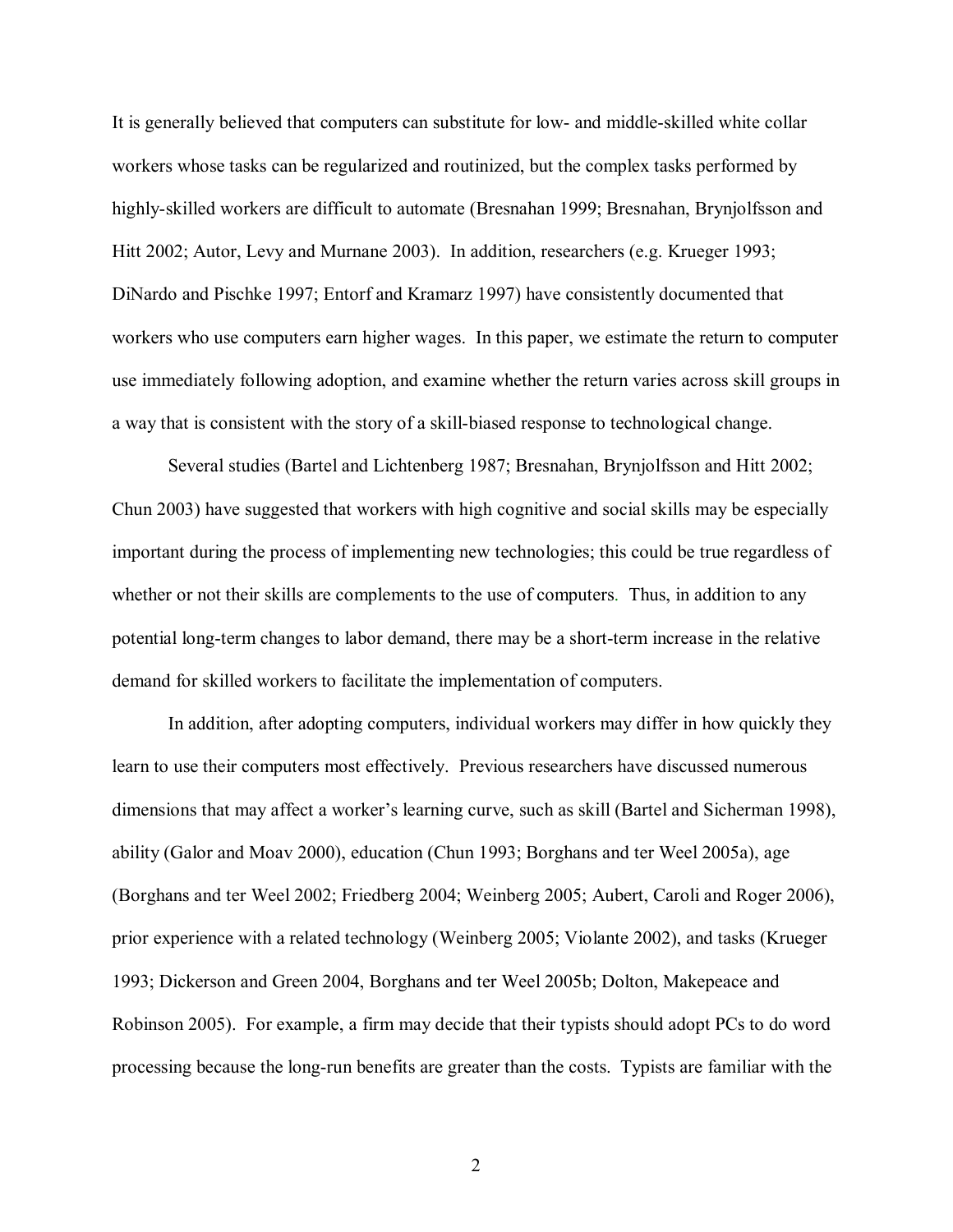QWERTY keyboard and are able to transfer their existing typing skills to the new technology; however, ability varies among typists and these differences determine how fast the typists learn other aspects of word processing. They may all eventually use the computer effectively; however, productivity immediately following PC adoption may vary greatly. If less-skilled workers receive more firm-sponsored training, as evidenced by Bartel and Sicherman (1998), we would also expect to observe differential initial returns by occupation (and education) as workers may be expected to pay for a share of their training costs in terms of sacrificed wages (Zoghi and Pabilonia 2005; Valletta 2004).

Individual returns to computer adoption may also differ when an organization buys computers for all or a large portion of its employees. On one hand, the establishment may benefit from returns to scale in training and infrastructure development. In this case, wide scale implementation would decrease the average costs of adopting a computer, and more workers with lower productivity gains would learn to use a computer than if they were adopting individually. Analogously, when the price of tractors fell, farmers with less land found it advantageous to purchase tractors (David 1969). Alternatively, differences in productivity gains may arise due to complementary organizational changes or improved communications associated with widespread computer usage (Borghans and ter Weel 2006; Bresnahan 1999; Bresnahan, Brynjolfsson and Hitt 2003; Brynjolfsson and Hitt 2003). However, Bresnaham, Brynolfsson, and Hitt (2002) point out that the gains from organizational changes may only be realized after a period of adjustment. Thus, the effect of the scale of the implementation of computers in a firm upon early returns to adoption for an individual worker is an empirical question.

Critics argue that higher wages among computer users do not prove that computerization is the cause of the wage differential. On one hand, if workers (or firms) who use computers have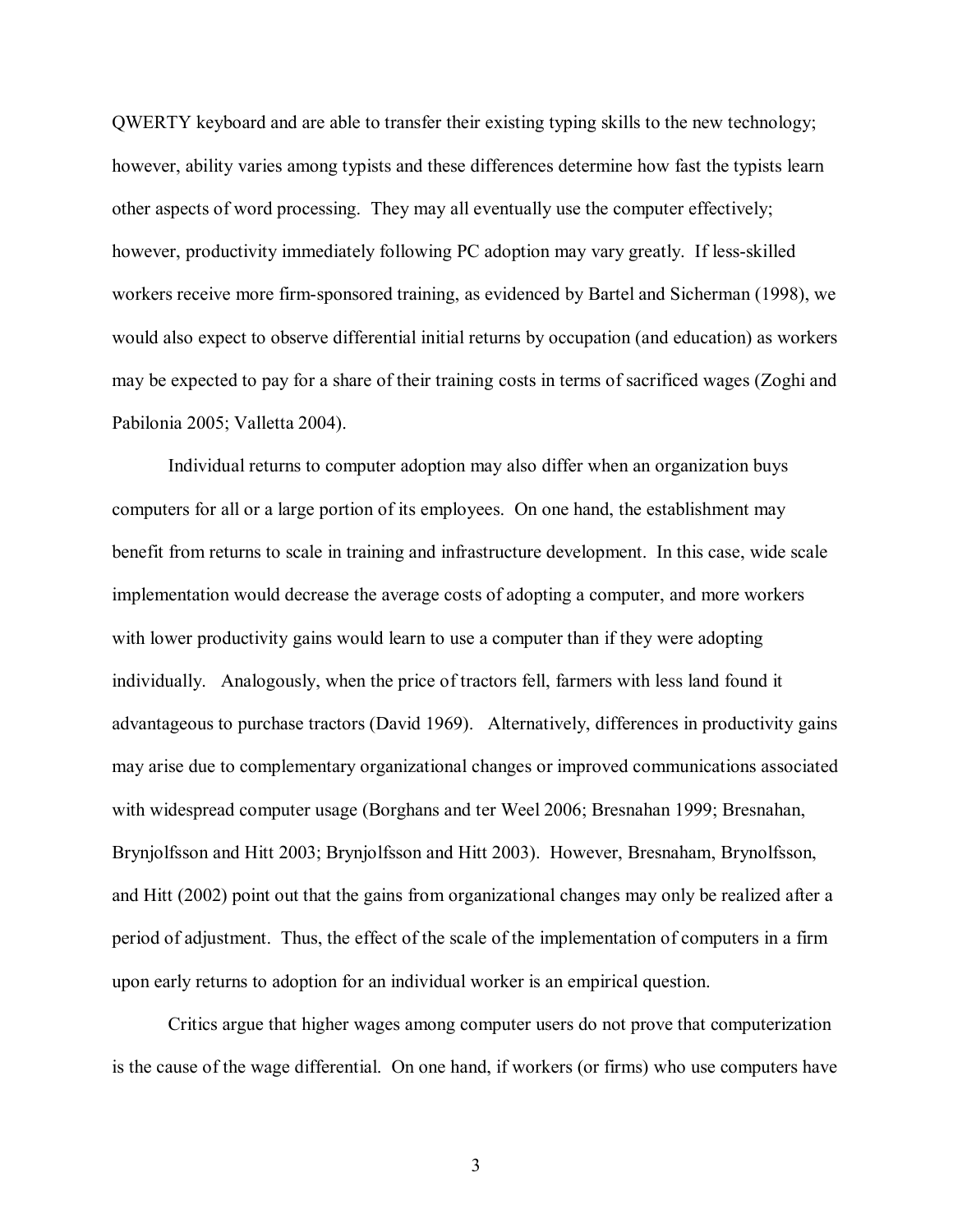unobserved characteristics that are unrelated to computer use but positively correlated with higher wages, then a spurious correlation between wages and computer use will appear, if we do not control for such characteristics (DiNardo and Pischke 1997; Entorf, Gollac, and Kramarz 1999). On the other hand, high wage workers may adopt computers first. Borghans and ter Weel (2004) describe a simple model in which a high-skilled (high wage) worker will be more likely to adopt a computer first, not because she will save more time in performing tasks than the less skilled worker, but because the opportunity cost of saved time (her wage) is higher than it is for the less skilled worker. In the case of the wide-scale implementation, they argue that the average wage of workers will determine the threshold for adoption.

 If either explanation holds, the wage differential between those who use computers and those who do not would diminish with proper controls. However, it would only fully disappear if computers were also not complementary to skill. Recently, Pabilonia and Zoghi (2005) used an instrumental variables technique to control for the potential endogeneity of computer use and found no return to computer use, but rather a return to computer experience, when considering both new users and more experienced users. Many researchers (e.g. Haisen-DeNew and Schmidt 1999; Entorf and Kramarz 1997; Entorf, Gollac, and Kramarz 1999; Bell 1996) have used fixed effects to measure the return to computer use for the average worker while controlling for unobserved individual and/or firm-level heterogeneity. These studies find small to negligible returns and, depending on the time span between years in their panels, these effects could be interpreted as an immediate return to adoption or an average of short and long term returns to use. However, there are potentially two sources of bias in a standard fixed-effects estimate, which could complicate identifying whether there is an immediate return to adoption (Dolton and Makepeace 2004; Zoghi and Pabilonia 2005). First, the effects are identified by those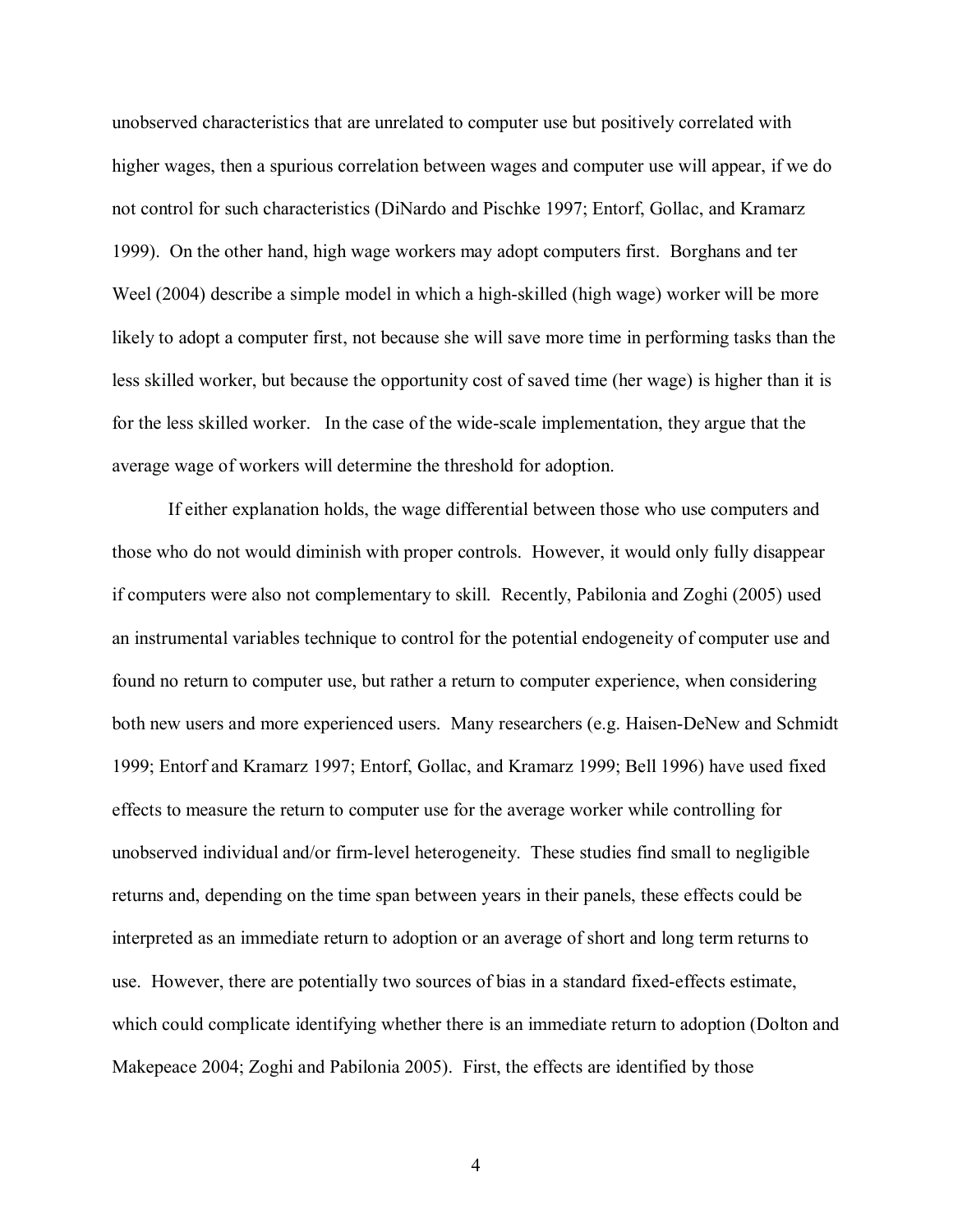transitioning both into *and out of* computer use. To the extent that there are differences in the elasticity of wages with respect to these two types of changes (perhaps due to downward wage rigidity) or that workers adopting at different times may have different skill sets as suggested by the diffusion literature, then the standard fixed-effects estimate does not measure the return to adoption. In addition, the effects are measured relative to those who do not have transitions, including both those who have a computer in both periods and those who never have a computer. Therefore, it is unclear how to interpret the effect of these transitions relative to such a heterogeneous group.

 The purpose of this paper is to determine whether or not there are early wage premiums for adopting a computer at work and whether this is a return to complementary skills that shorten the learning period. We use a panel of workers and their establishments surveyed in the 1999- 2002 Canadian Workplace and Employee Survey (WES) that allows us to observe transitions into computer use, and to control for unobserved worker characteristics that may be correlated with both computer use and wages. However, in order to make a comparison with previous research studies on this topic, we begin our analysis by estimating a first-differenced specification, which identifies effects through all workers who experienced any change in their computer use status. We then extend the analysis in several directions. We restrict our sample to those workers for whom adopting a computer is possible: in other words, non-computer users in the first year of the panel. This restriction allows us to isolate the return to adopting a computer relative to other workers who could adopt but did not, and gives us a measure that may more closely reflect the return for future adopters. Additionally, we measure the returns to adoption for specific subgroups of workers: by worker skills (education, occupation, and previous computer experience), by age group, by type of computer application used, by other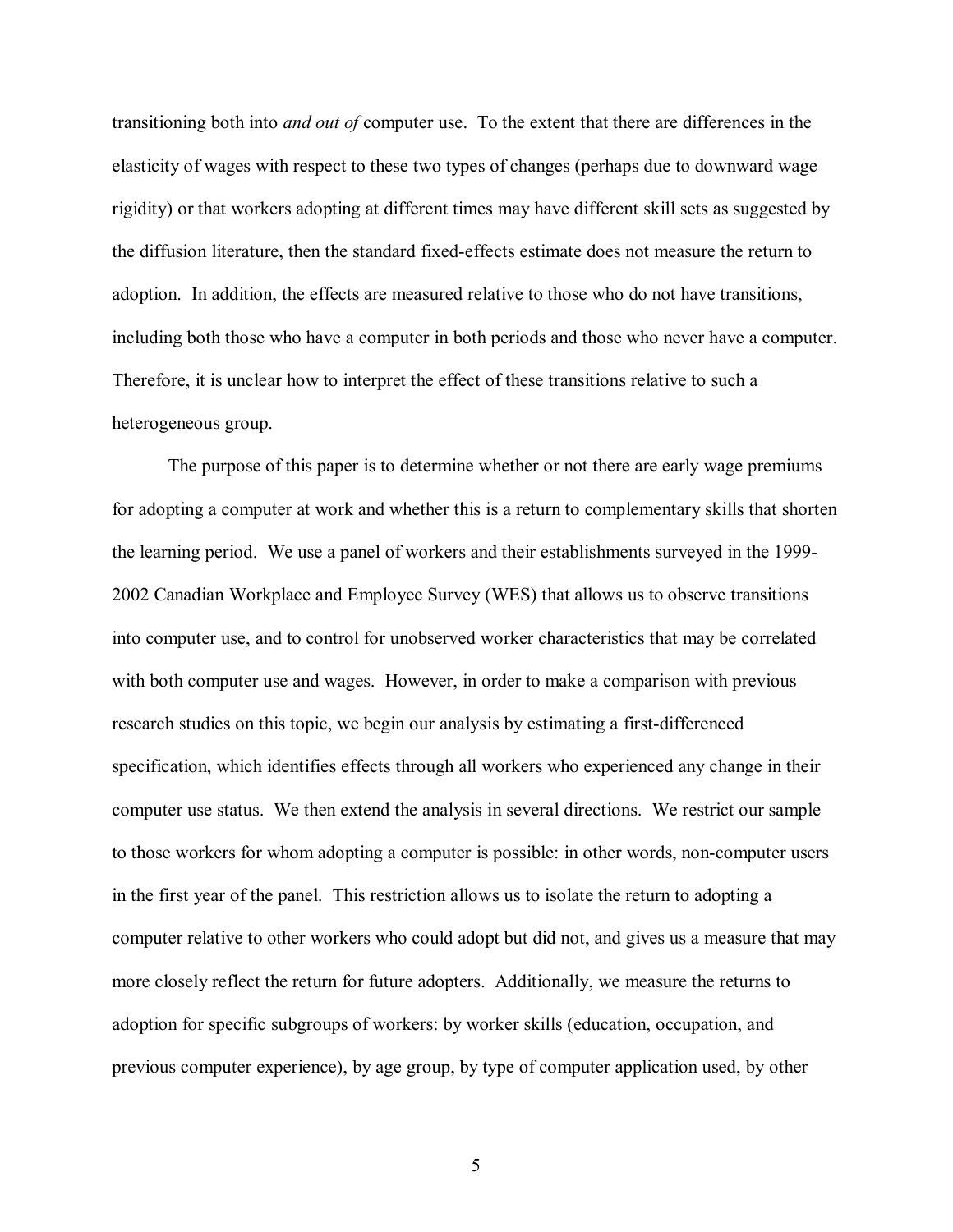technologies, and by type of diffusion pattern in the establishment. These separate analyses suggest that the small return observed for the average worker obscures a tremendous variation in the returns to computer adoption and implementation.

#### **II. Data**

 $\overline{a}$ 

The data we use for this analysis come from the first four waves of the Canadian Workplace and Employee Survey (WES).<sup>1</sup> This survey was initially conducted in 1999. Establishments in the WES are followed each year, while employees are followed for only two years and then re-sampled. For our analysis, we use both currently available two-year panels of employees (1999-2000 and 2001-2002) matched with their employer information. The panel aspect of the data allows us to control for pre-adoption wages and observable and unobservable individual characteristics that might affect the propensity for computer adoption as well as wage changes.

 Establishments were first selected from employers in Canada with paid employees in March of the survey year, with the exception of the Yukon, Nunavut, and Northwest Territories and "employers operating in crop production and animal production; fishing, hunting, and trapping; private households, religious organizations and public administration" (Statistics Canada 2002, 23). At each establishment, a maximum of twenty-four paid employees were then randomly sampled from a list of employees. All employees were selected in establishments with fewer than four employees. In 1999, 23,540 employees and 5,733 linked establishments were interviewed. In 2000, 20,167 of those employees were re-interviewed at 5,453 continuing linked establishments. In 2001, employees were re-sampled at continuing workplaces to start a new

<sup>&</sup>lt;sup>1</sup> These data were used by remote access to Statistics Canada.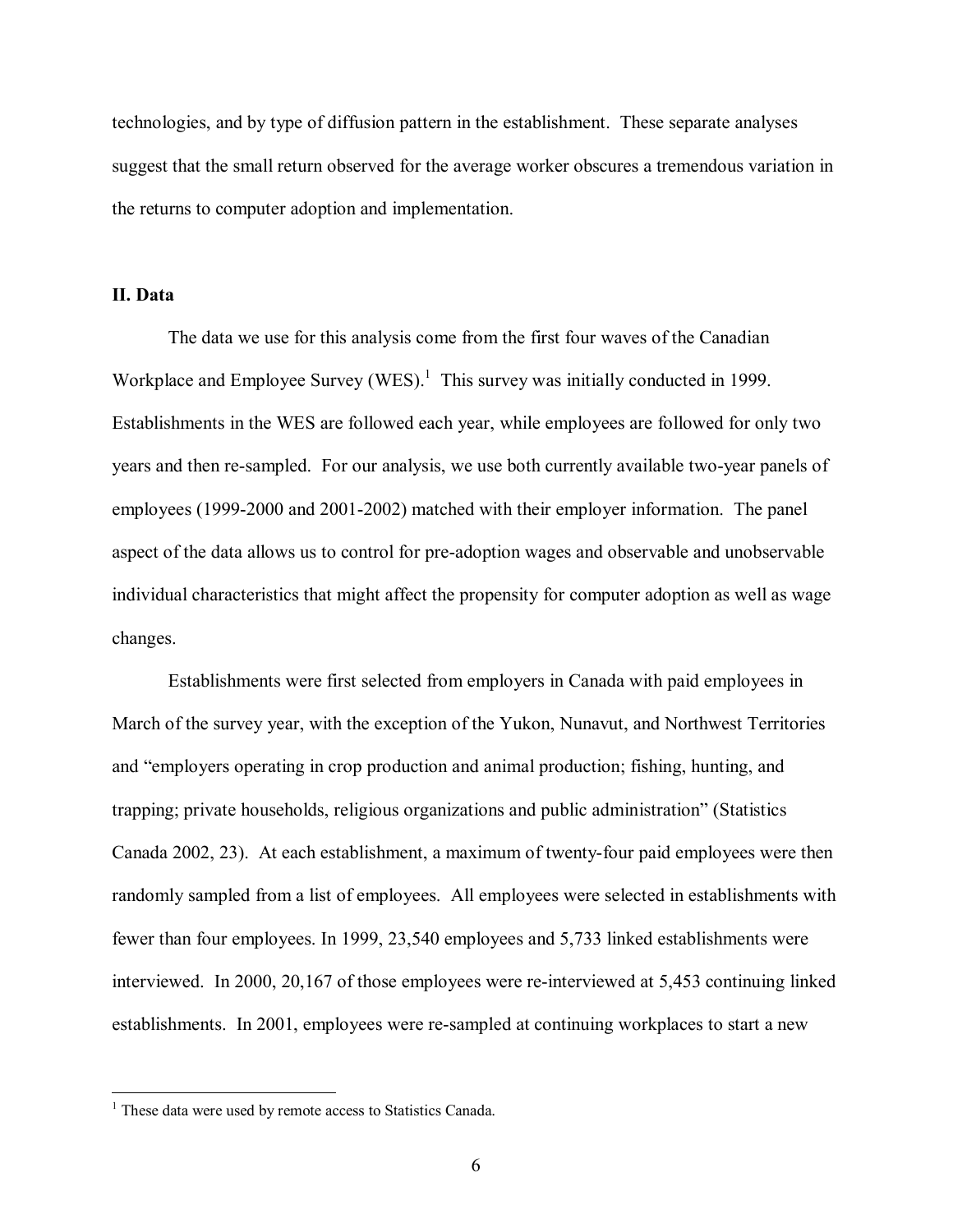two-year employee panel, which consisted of 20,377 employees and 5,474 linked establishments in 2001 and 16,813 employees and 4,834 linked establishments in 2002.

Wages are measured by the natural logarithm of the hourly wage. In the compensation section of the WES, employee respondents reported their wage or salary before taxes and other deductions in any frequency they preferred (e.g. hourly, daily, weekly, annually). They were also asked about additional variable pay earned from tips, commissions, bonuses, overtime pay, profit-sharing, productivity bonuses and piecework in the last twelve months. Statistics Canada derived hourly compensation by dividing wages plus additional compensation by the total reported hours.<sup>2</sup> In our analysis, we used their hourly compensation data as the measure of hourly wage.

 The WES is rich in questions concerning the use of technology by establishments and their employees. One of the central variables in our study is computer use by employees. Specifically, employees were asked "Do you use a computer in your job? Please exclude sales terminals, scanners, machine monitors, etc." A help screen further clarified "By a computer, we mean a microcomputer, mini-computer or mainframe computer that can be programmed to perform a variety of operations." Sixty-two percent of Canadian workers used a computer at work in 1999 and  $2001$ .<sup>3</sup> Among those who did not use a computer in 1999 (2001), 16 percent (14 percent) adopted a computer by 2000 (2002).

 $\overline{a}$ 

 $2^{2}$  Managers may be more likely to work unreported hours than other workers. Thus, hourly wages for this occupational group may be overestimated.

<sup>&</sup>lt;sup>3</sup> This proportion is comparatively larger than the 53% of U.S. workers who used a computer at work in 2001. This figure is the authorsí calculation from the Current Population Survey Supplement (U.S. Bureau of Labor Statistics 2001). The percentage is comparatively lower than the 75% of U.K. workers who reported using a computer at work in 2000 in the National Child Development Survey (Dolton and Makepeace 2004). Appendix Table A1 shows the proportion using computers by other demographic characteristics. These relationships look fairly similar to those observed in other studies.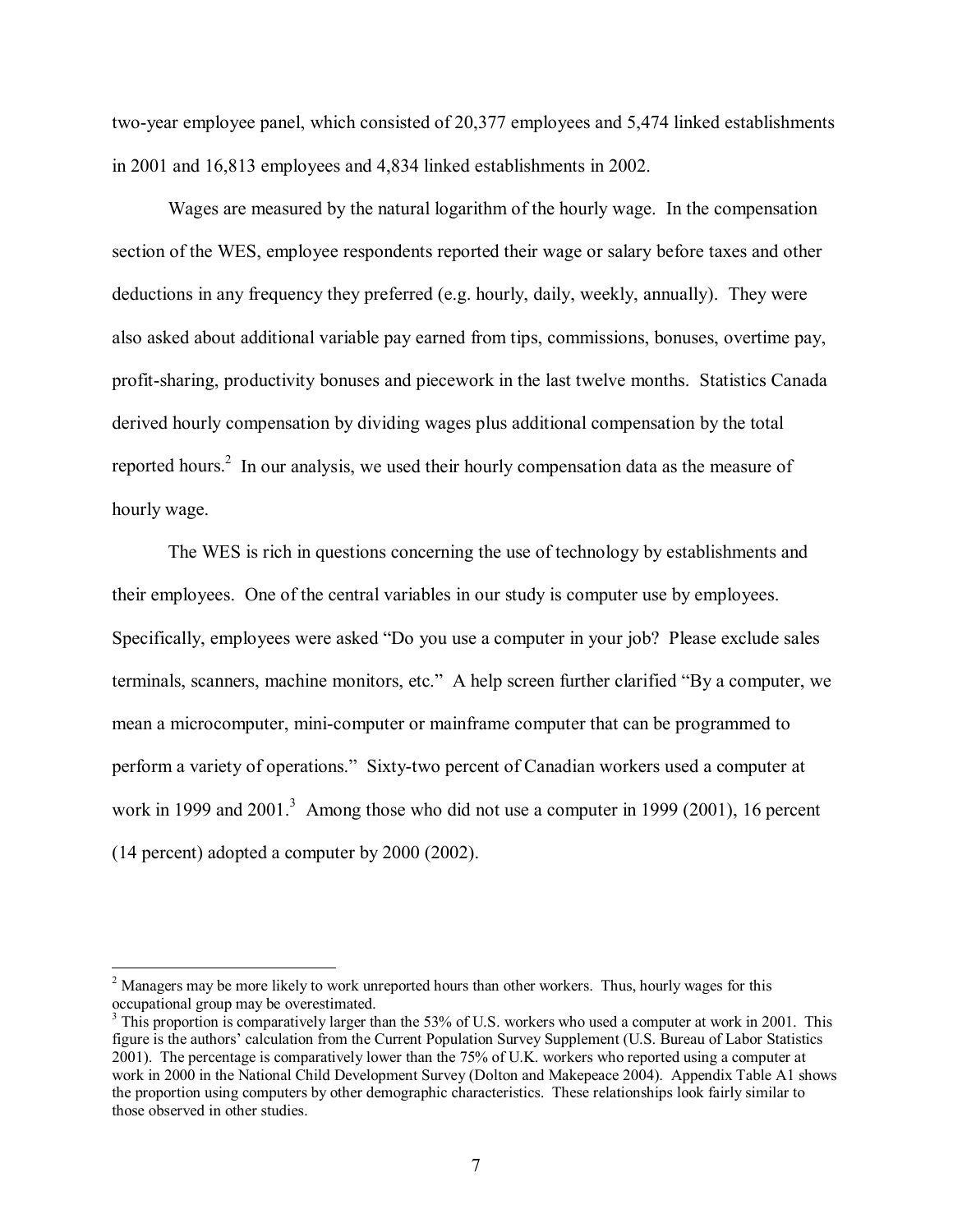Table 1 compares the characteristics of workers who never used a computer to those who adopted a computer in 2000 or 2002.<sup>4</sup> Adopters were more likely to hold at least a bachelor's degree in both panels. However, in the 2001-2002 panel that difference was much larger with 5.2% of non-users having at least a bachelor's degree and  $13.5%$  of adopters having at least a bachelor's degree. Adopters were also more likely to have some college in 2001-2002 than continued non-users  $-46\%$  versus 55%. Not surprisingly, adopters were almost twice as likely to be managers as non-users. They were also more likely to be professionals or in marketing/sales and clerical/administrative occupations. Adopters were also less likely to be over 40 then continued non-users  $-46\%$  versus 54% over 40 in 2000 and 44% versus 55% in 2002.

In Table 2, we compare wage changes that occur between the first and second years of each panel, according to workers' computer use and adoption. On average, workers experienced 3.3 percent wage growth between 1999 and 2000 and 4.1 percent growth between 2001 and 2002. Those who did not use a computer in either year had much slower growth, while those who used computers in both years had faster wage growth. Adopters had similar wage growth in the first panel, but much faster wage growth in the second panel. Workers who stopped using a computer by their second year experienced wage growth that was slightly slower than the wage growth for the average worker.

The WES asks workers "considering all jobs you have held, how many years have you used a computer in a work environment?" We are thus able to distinguish those workers who adopted a computer on their current job but had prior computer experience acquired on other jobs from those who adopted a computer with no prior work-related computer experience. Table

 $\overline{a}$ 

<sup>&</sup>lt;sup>4</sup> Survey means and proportions throughout the paper have been weighted using employee weights. These characteristics are measured in the second year of the panel.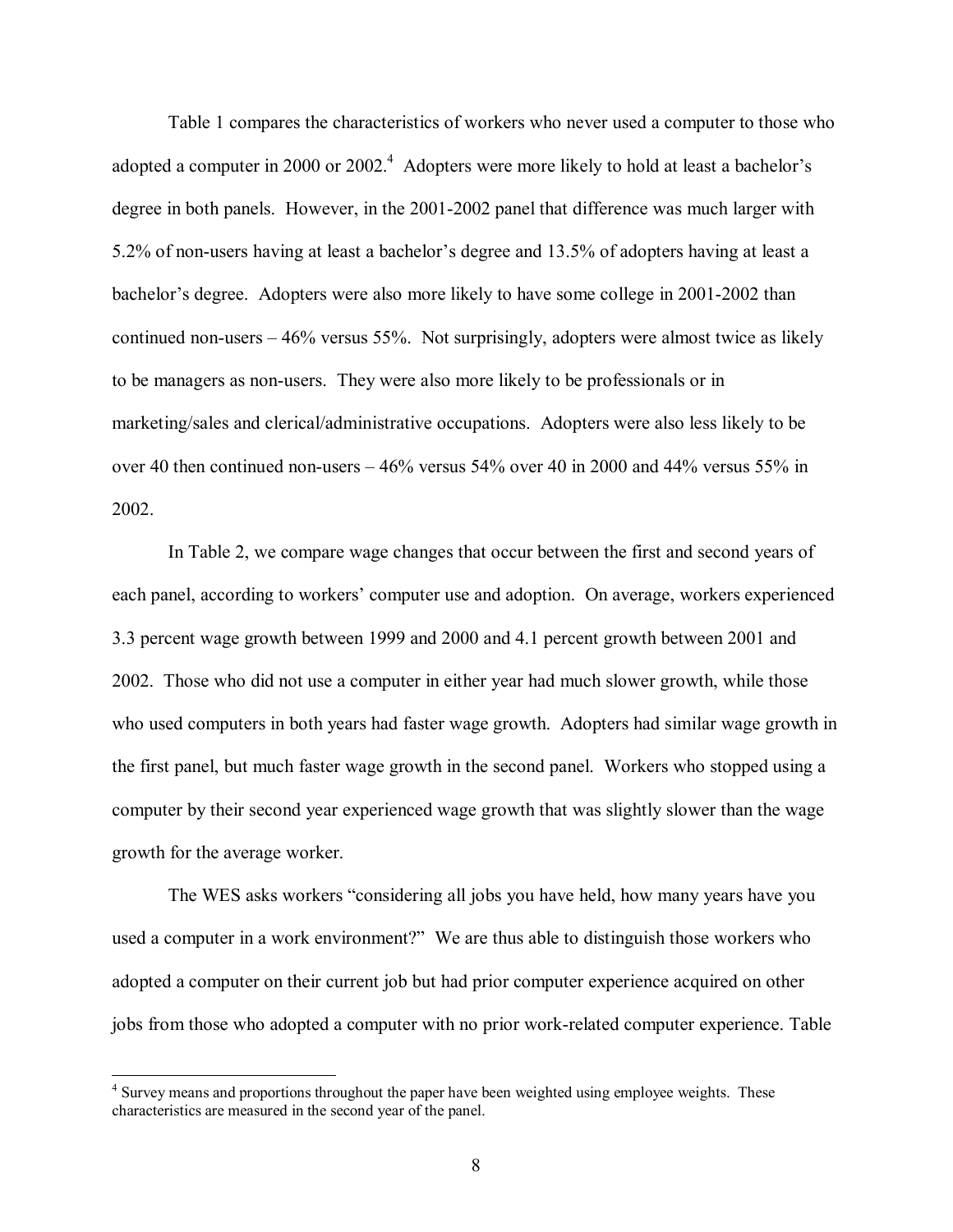2 does not suggest a clear pattern of wage growth differences between these two groups—in the second panel (2001-2002), the experienced workers have faster growth than those without experience, while in the first panel (1999-2000), their wage growth is slower.

Returns to adopting a computer may also differ depending on how diffusion proceeds in an establishment: whether a large group of employees adopts computers simultaneously or workers adopt individually. We restrict this part of the analysis to employees of establishments that have more than ten employees in order to better examine the effect of a truly large implementation, such as when an entire division adopts computers. One way to distinguish those who adopt as part of a wide-scale implementation from other adopters comes from the following question on the employer survey: "How many employees at this location currently use computers as part of their normal working hours?" We measure the change in workplace computer usage between the two periods as a fraction of the total employment in the second year. An employee was considered to be in an establishment that had undergone a wide-scale implementation if the value of this statistic was in the top quartile, when the fraction of the establishment's employees using computers rose by at least ten percent within a one year period. A second measure comes from a question in the employer survey on whether "your workplace has implemented a major new software application and/or hardware installation...that would affect at least half of the users in the workplace?" In general, wage growth for workers who adopt as part of a large implementation is faster than for those who do not. The exception is for workers in the second panel (2001-2002) and calculated using the second measure. The drawback of the second measure, however, is that it combines software and hardware adoption, while this paper focuses on new computer adoption. Given the low PC adoption rates within establishments, we suspect that this measure includes mostly new software adoptions.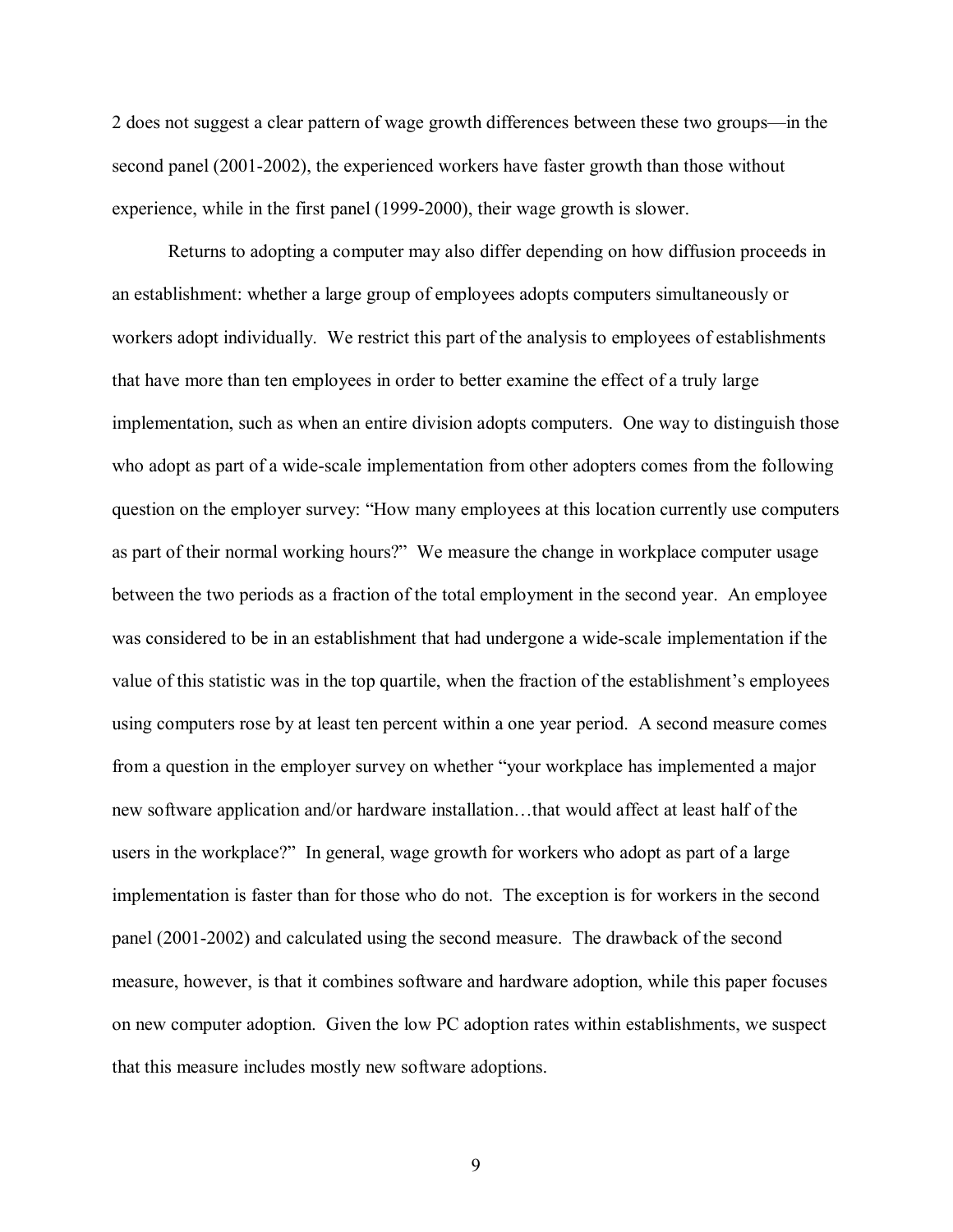Table 2 also suggests that a full-sample fixed effects estimate of the return to computer use will yield results that are difficult to interpret since there does not appear to be a significant wage reduction associated with stopping computer use that would make it reasonable to combine transitions into and out of computer use. Nor is the reference group of non-transitioning workers homogeneous, since continued non-users experience much slower wage growth than those continued users. In order to obtain an estimate of the benefit of adopting a computer relative to not adopting, we restrict our sample for most of our analysis to those who do not use a computer in the first year of either panel. This shifts the focus of analysis from the question of the return to computer *use* to the more policy-oriented question of what will be the return to future computer users.

#### **III. Estimation and Results**

 As a starting point, we compare results from our data to those used in previous studies of the returns to computer use by estimating a model of the effect of all computer use transitions on wage growth. We difference the following wage model:

$$
ln W_{it} = \alpha_t + \beta X_{it} + \gamma Comp_{it} + \delta_i + \mu Year2000_{it} + \varepsilon_{it}
$$
 (1)

to obtain:

$$
\Delta \ln W_{it} = \alpha + \beta \Delta X_{it} + \gamma \Delta \text{Comp}_{it} + \mu \Delta \text{Year2000}_{it} + \Delta \varepsilon_{it}
$$
\n(2)

where  $W_{it}$  is individual *i*'s hourly wage rate at time *t*;  $X_{it}$  is a vector of observed characteristics of *i* as well as the workplace to which *i* is linked; Comp<sub>*it*</sub> is a indicator variable equal to one if *i* uses a computer at time *t*, and zero otherwise;  $\delta_i$  is the non-time varying individual fixed-effect; Year2000*i* is an indicator variable equal to one if the individual was interviewed in 2000, and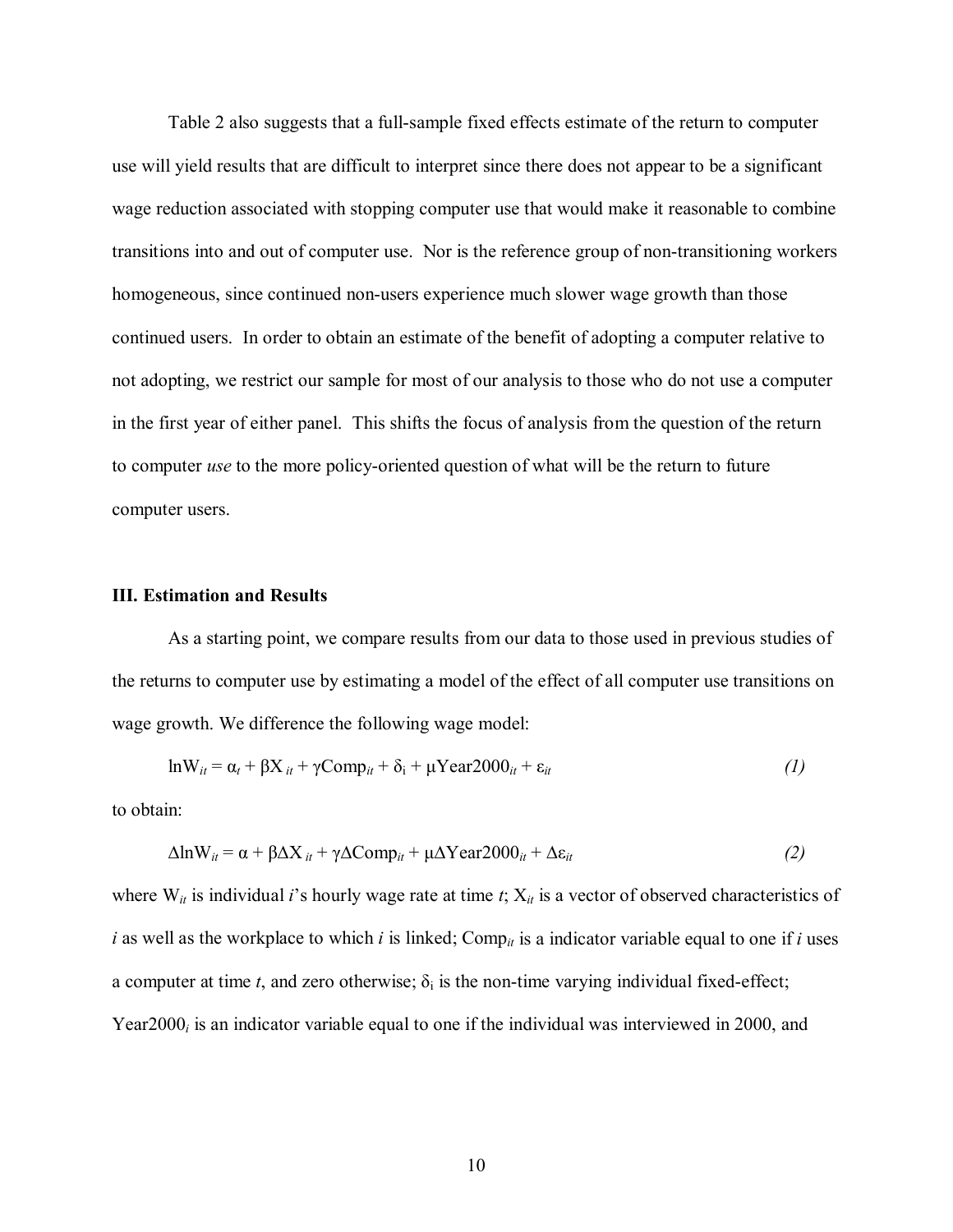zero otherwise and allows us to control for differences in wage growth between panels<sup>5</sup>;  $\alpha$ ,  $\beta$ ,  $\gamma$ , and  $\mu$  are parameters to be estimated; and  $\varepsilon_{it}$  is a stochastic disturbance term assumed to follow a normal distribution.

 Since our sample only includes workers who do not change establishments, this specification controls for both individual and establishment-level time-invariant effects. In our initial specification,  $\Delta X_{it}$  includes time-varying controls for changes in four indicators for the highest level of education obtained (high school degree, some college, college degree, and advanced degree with less than high school as the omitted group). Additionally, we include age squared, tenure squared, and binary variables for whether or not the worker speaks a different language at home than at work, is a part-time worker, is married, is married interacted with being female, and is covered by a union, since these variables can change from year to year. The size of the establishment, defined as the natural logarithm of the number of employees, can also increase or decrease between years.

 Column I of Table 3 shows ordinary least squares estimates for equation (2) using a sample of all workers with non-missing data in both years of each panel, resulting in a sample size of 35,033 observations. The estimated return to computer use is a statistically significant 1.44 percent, which is comparable to the results by Entorf, Gollac and Kramarz (1999). We interpret this estimate as the return to transitioning into or out of computer use relative to those who either never used computers or always used computers.

 Our objective, however, is to measure the effect of extending the technology to those who do not currently use computers. Therefore, we now restrict the sample to those who were not

 $\overline{a}$ 

 $<sup>5</sup>$  It is possible that there may be differences in wage growth between panels due to lower economic growth in 2001-</sup> 2002 than 1999-2000 and not just due to sample differences.

 $6$  It is possible that some of this change is due to measurement error in one or both of the years. The survey asks for highest grade completed in high school and for levels of education thereafter; therefore, we use levels of education instead of years of education.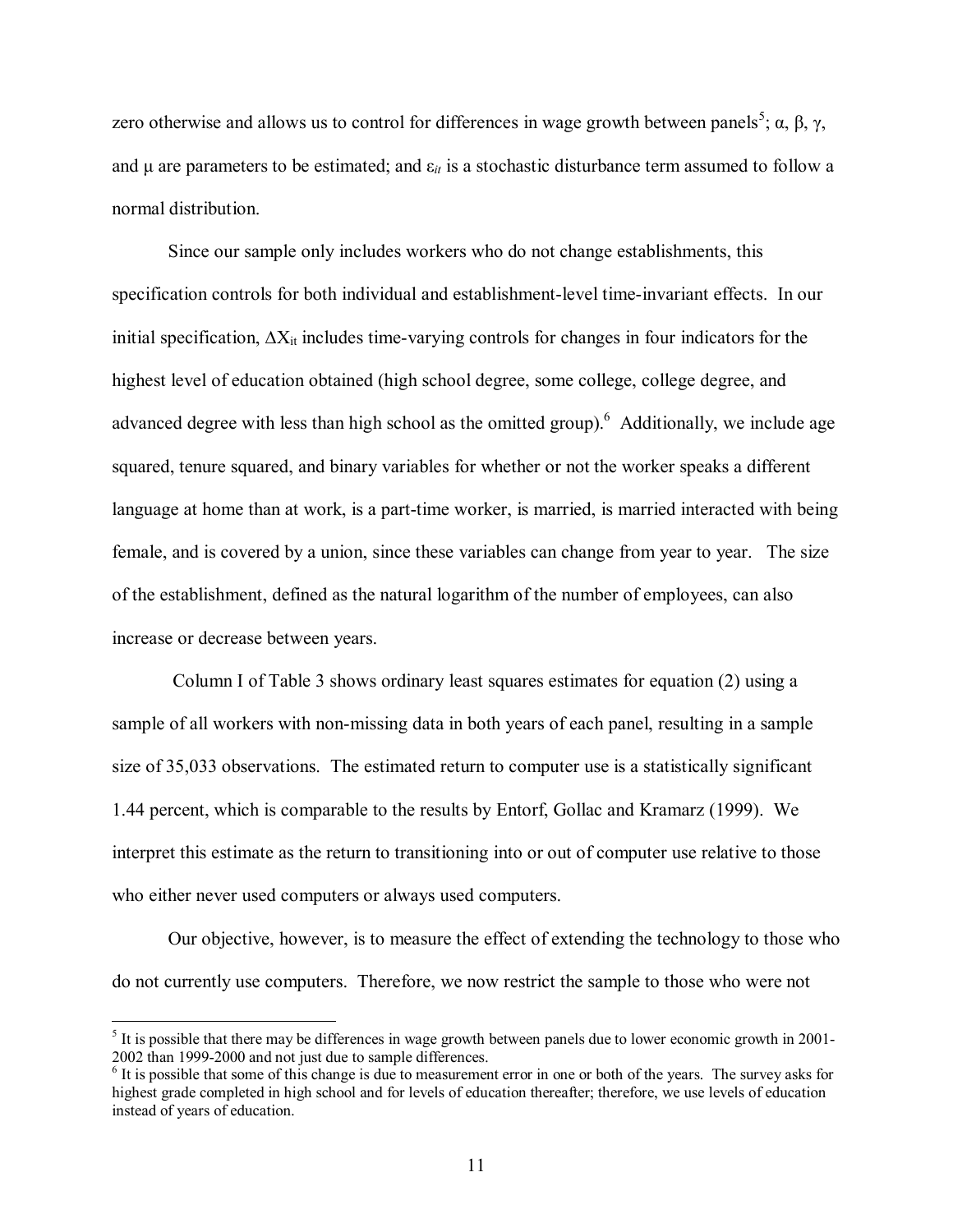using computers in the first period, so that the first-difference estimation in equation (2) measures the return to computer adoption conditional upon being able to adopt. This reduces the sample size to 24,392 worker-year observations. This restriction eliminates those who used a computer in both years as well as those who stopped using a computer. Other papers (Dolton and Makepeace 2004; Zoghi and Pabilonia 2005) have presented estimates from a more flexible first-differenced specification, which includes all workers and also provides separate wage growth estimates for both those using a computer in both periods and those who stop using a computer over the period compared to continuing non-users.<sup>7</sup> However, this latter method forces all the other coefficients to be identical for those who used computers and those who did not use computers in the first period, although these groups of workers may, in fact, be very different, as evidenced by a comparison of coefficients between columns I and II of Table 3. Identification in our model comes from the 16.1 percent of workers in our restricted sample who adopt computers in the second period. Column II of Table 3 shows that the average worker who adopts a computer experiences 3.4 percent higher wage growth in the first year of adoption conditional upon not using a computer in the first year.

 In column III we add binary controls for whether or not the worker was recently promoted  $-$  sometime during either the first or second year  $-$  or changed occupations within establishments (as defined by a change in SOC code), which help to control for the potential endogenity of adopting a computer as part of a job change.<sup>8</sup> Both variables have a significant positive effect upon wage growth and thus the estimated return to computer use falls slightly to 2.96 percent.

 $\overline{a}$ 

 $<sup>7</sup>$  Using this alternative specification, the estimate of the return to adopting is similar. We also estimated a</sup> specification among computer users in the first period to estimate the wage growth for those who stopped using a computer compared to those who used computers in both periods. We find that workers who stop using a computer have 3 percent slower wage growth than continuing users.

<sup>&</sup>lt;sup>8</sup> Appendix Table A2 shows the mean between-year changes in all the controls in each panel.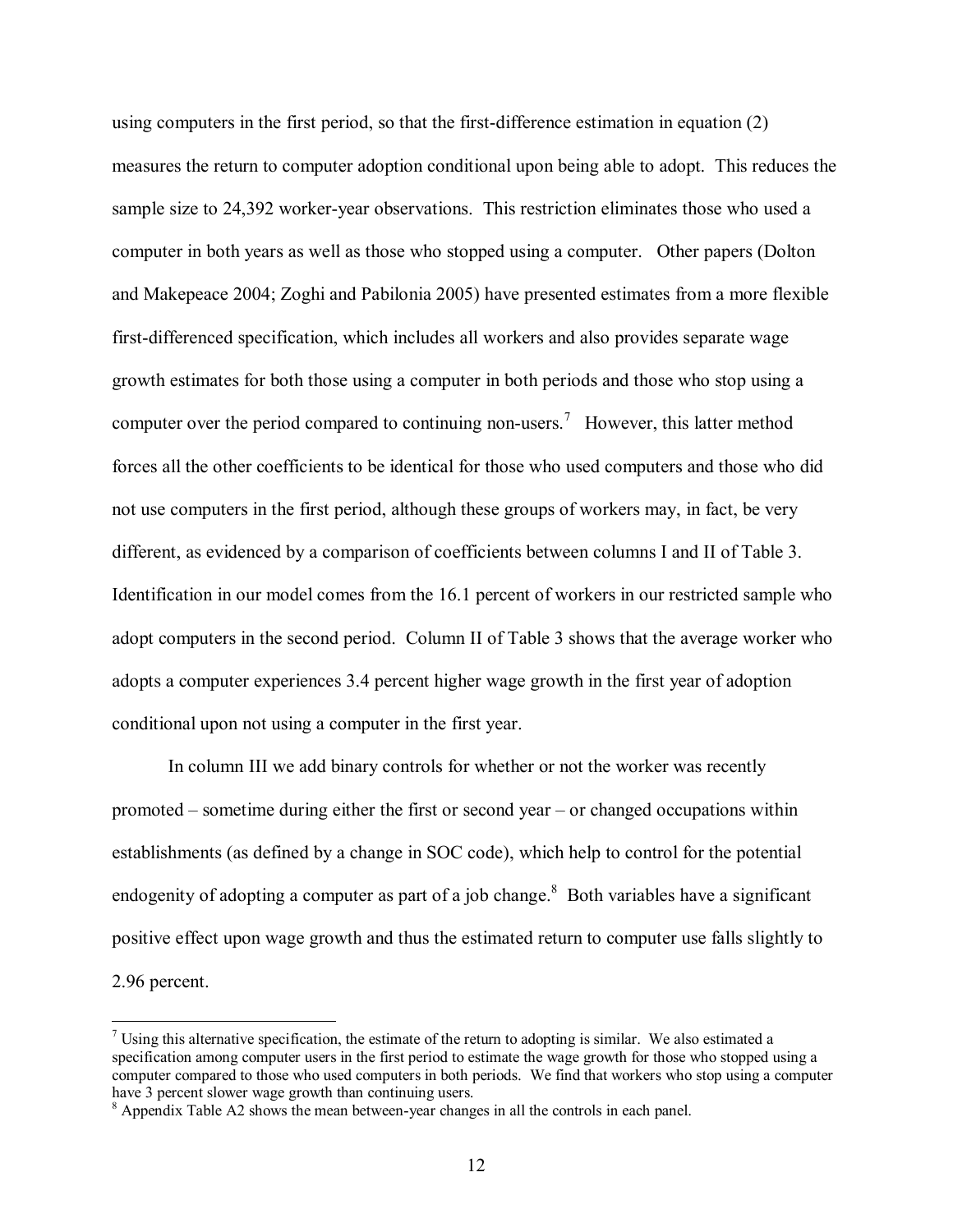In column IV of Table 3 we also include establishment fixed-effects to control for characteristics of the establishments that affect wage growth. We now find a slightly higher wage growth of 3.63 percent for workers who adopt computers conditional upon not using a computer in the first period. All of the estimates presented in this paper henceforth are based upon the sample of first period non-users and do not include establishment fixed-effects in order to maximize degrees of freedom needed to identify the effects of adopting computers for smaller subsamples.

 To test whether there are differential returns to computer adoption depending on the worker's education, occupation, computer experience, age and the scale of computer implementation in the establishment, we run a series of ordinary least squares regressions based upon equation (2) with the addition of some interaction effects to estimate how adopting a computer and being in a particular group affects wage growth.<sup>9</sup> Results are reported in Tables 4, 5, and 6. The specification including the interaction of adopting and education groups (Table 4) provides strong evidence that highly-skilled workers do see an immediate and large return to computer adoption, even after controlling for wages prior to adoption and the demographic characteristics of workers. Workers with an advanced degree have a statistically significant 12.9 percent higher wage growth in the year following adoption than workers with the same education level who do not adopt; computer adoption wage premiums for those with a bachelor's degree are a statistically significant 8.6 percent, and for those with some college or a vocational degree are 2.7 percent, though insignificant. Less educated workers, those with only a high school degree or less, do not earn significantly higher wages in the year they adopt compared to their counterparts who do not adopt. Borghans and ter Weel (2005a), in contrast to our findings, concluded that highly-educated workers in the U.S. do not benefit more from using a computer

<sup>&</sup>lt;sup>9</sup> All of the time-varying groups are measured in the second year of each two-year panel.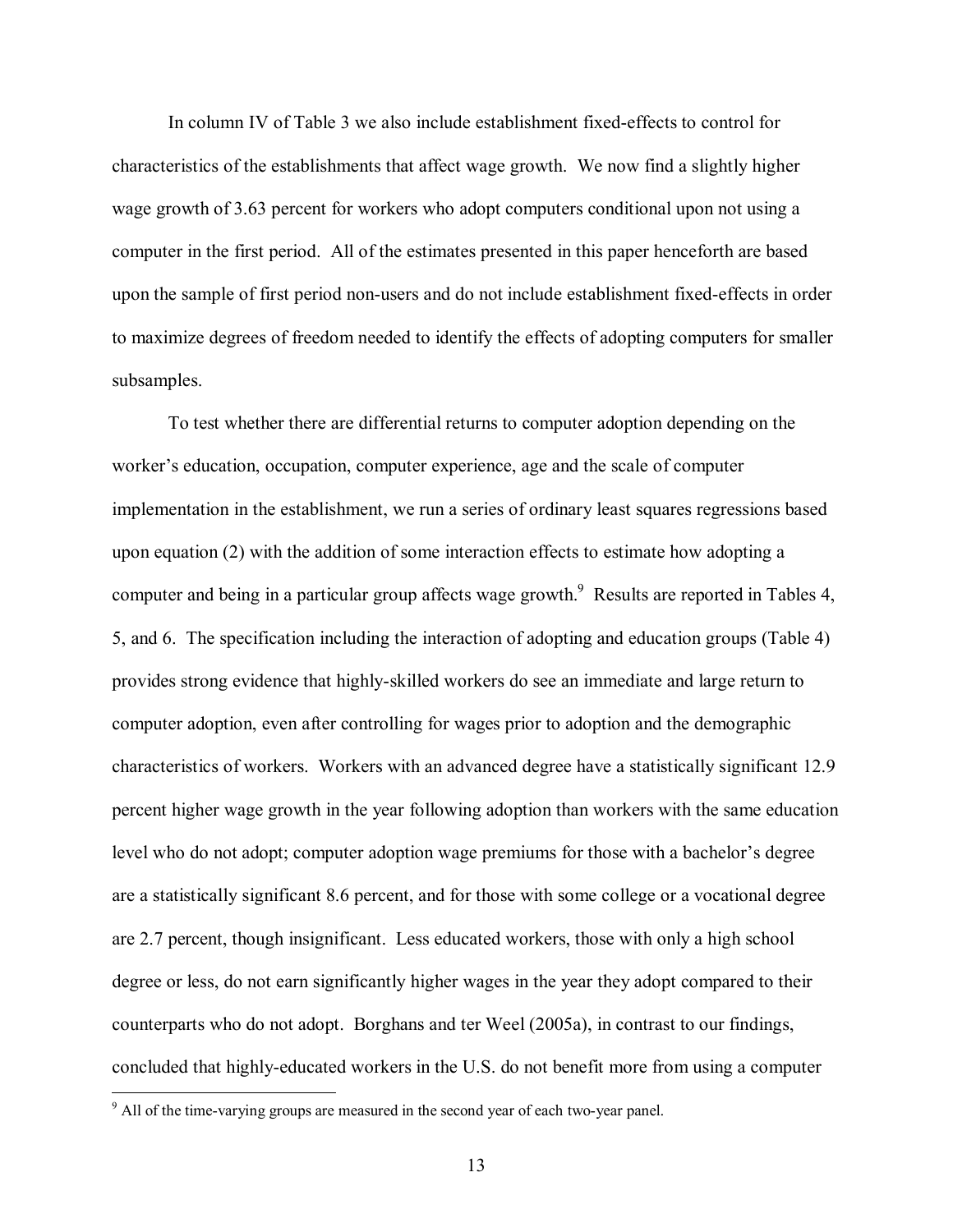than less-educated workers. They find small and insignificant returns on a computer use dummy interacted with years of education in cross-sectional regressions; however, their result combines returns for both adopters and longer-term computer users whereas we focus on adopters compared to those who could adopt but did not.

 The results across occupation groups (see Table 4) show similar heterogeneity. The over 9 percent premium for managers and professionals who adopt computers is much larger than that for all other occupations. Technical and trade workers are the only other workers who have higher, though insignificant, wage growth (2 percent) following adoption than comparable workers who never use a computer.

 These results show that education and skills affect whether a worker can immediately increase his productivity when adopting a computer. Highly-skilled individuals are likely to learn more quickly and spend less on computer training in order to become computer proficient. Likewise, a worker who has previously used a computer on the job should adapt to using a computer on their current job more quickly than a worker without prior experience. In our restricted sample, nearly 28 percent of those who were not using a computer in the first year of the survey reported previous experience using a computer. Some had quite a bit of experience  $-\frac{1}{2}$ over 7 years. We therefore estimate equation (2) including interactions for adopting with 1-2 years of prior computing experience, adopting with 3 to 6 years of prior computing experience and adopting with 7 or more years of experience. The results in Table 5 suggest that workers who adopt computers and have more than 7 years of prior computer experience earn approximately 3 percent higher wages than workers who have never used a computer at work or workers adopting with fewer years of experience, although the estimate is imprecise. These results provide additional support for the skill-biased technical change explanation for growing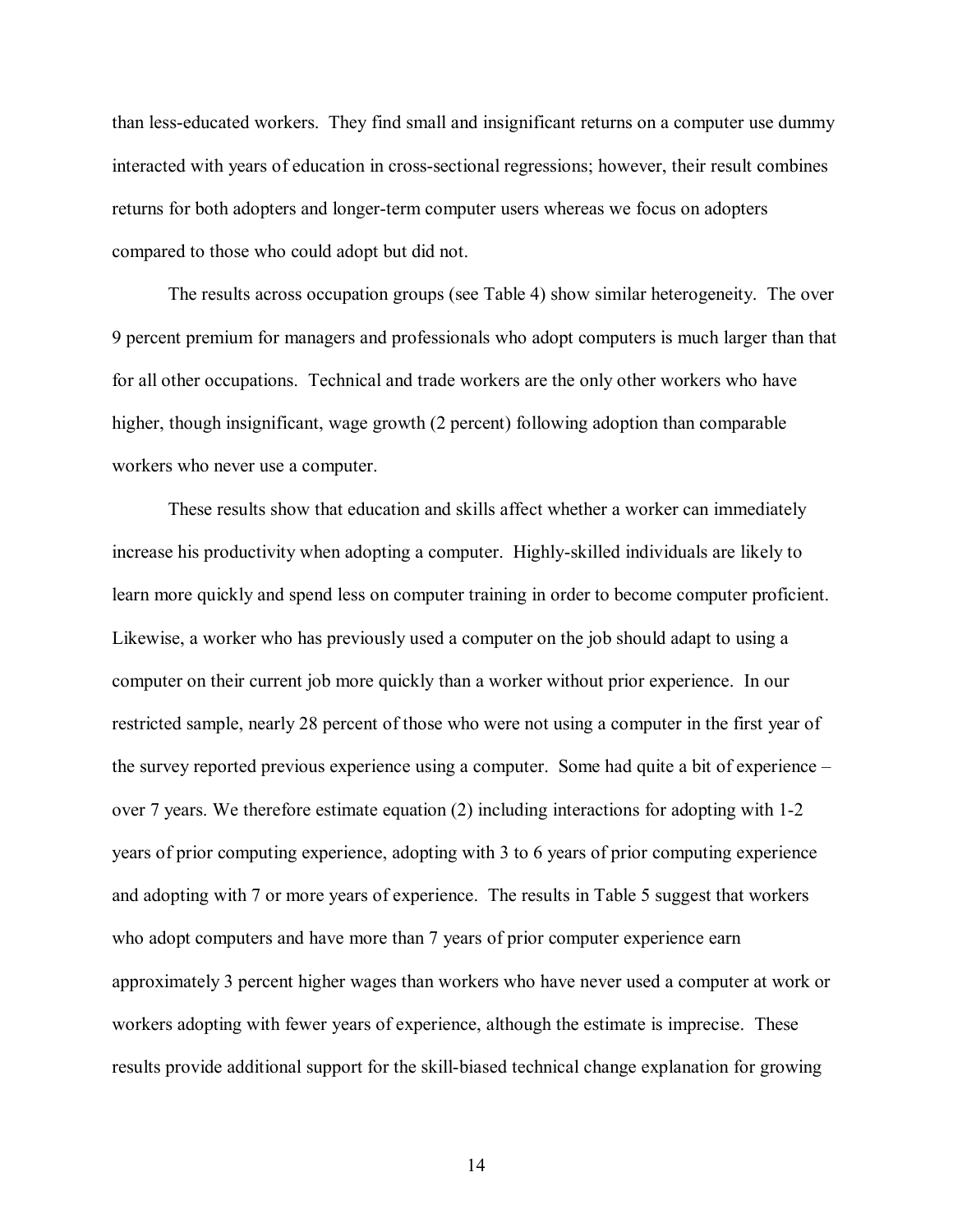wage inequality: workers with complementary skills earn wage premiums for adopting computers.

 Age may also affect adaptability to new technologies either due to lower learning capabilities or an inability to transfer existing skills. We test whether age has an effect on the return to computer use by including interactions of the computer dummy variable with indicators for age 18-24, 25-39, and 40-54. The omitted group is workers aged 55+. Results in Table 5 indicate that workers aged 55+ and 18-24 earn a significant 5.6 percent return to computer use while middle-aged workers earn less. This specification suggests that older workers do not have slower adaptability. However, older workers are also likely to include a higher percentage of workers with computer experience (and experience in general) and who are managers and professionals; both these groups earn high returns to computer use, which may confound the effect of age. Therefore, we estimate two additional specifications, results of which are presented at the bottom of Table 5. The first specification includes interactions between adoption and three indicators for years of computer experience categories as well as interactions between adoption and three indicators for the age categories specified previously. Controlling for the potentially confounding effect of computer experience, the effect of age at adoption remains the same. The second specification includes interactions between adoption and three indicators for the age categories as well as an interaction between adoption and an indicator for being a manager or professional. Controlling for these occupation groups eliminates the effect of age at adoption on wage growth, confirming our prior suspicion that age was a proxy for another worker characteristic.

 We examine how the returns to adopting a computer differ depending on how diffusion proceeds in the establishment by including an interaction between adopting and wide-scale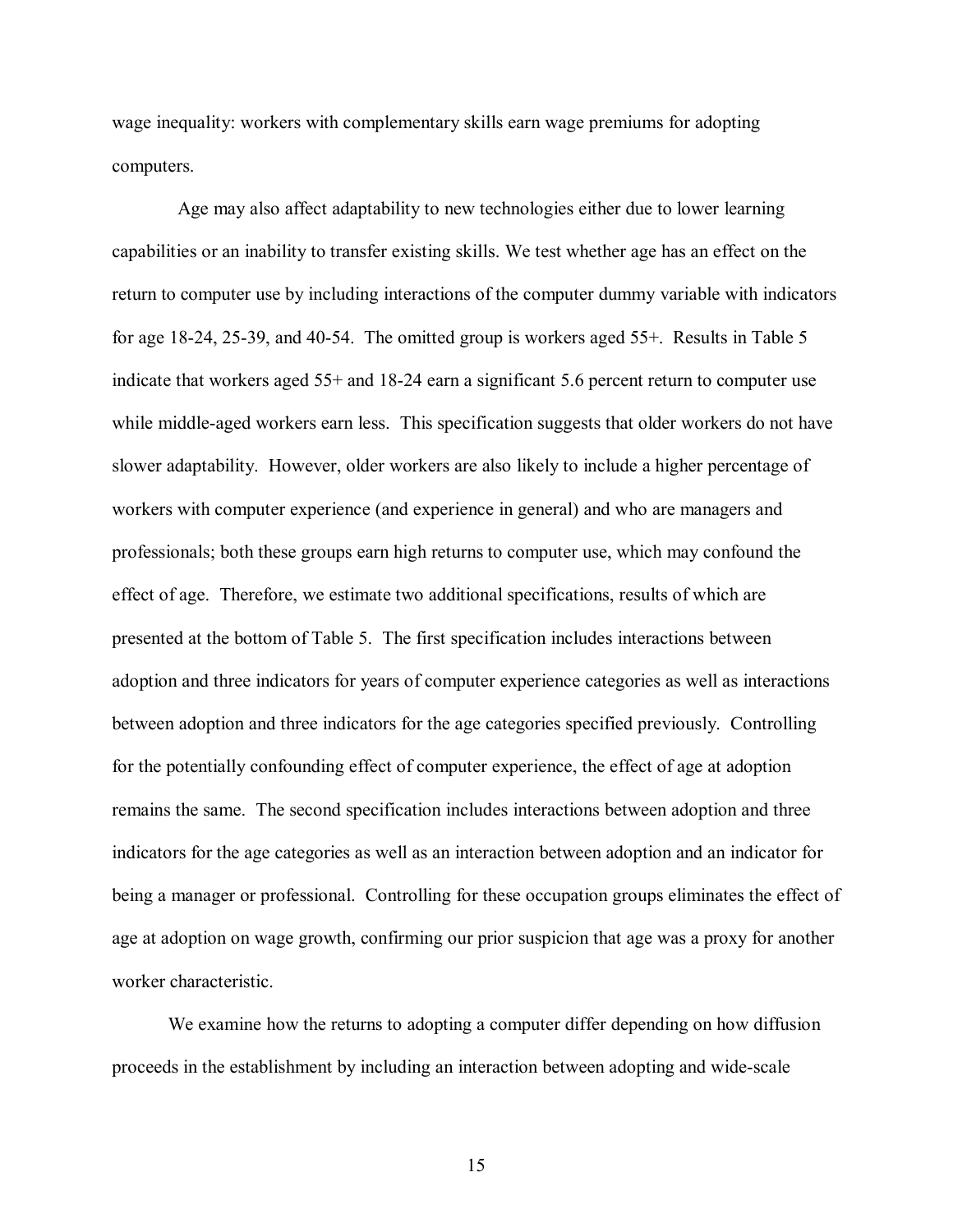implementation in our specification. As discussed in section II, we measure wide-scale implementation in two ways: first, we examine whether the establishment had a ten percent or greater change in the number of computer users relative to the total employment, and then whether the establishment recently had a major software or hardware implementation that affected a majority of workers. In both cases, we also add a control for whether all workers' wages rose in an establishment with a large implementation, regardless of computer usage. The results of these separate estimations are in Table 6. Again, the amount of variation to exploit in these models is low, so it is difficult to obtain statistically significant differences between the scales of implementation. However, contrary to descriptive statistics in Table 2, the return to adoption is lower for those workers who adopt a computer as part of either type of wide-scale implementation. In both implementation cases, the implementation itself had no direct effect on the average wage growth in the establishment in the first year. This would be consistent with diffusion theory that an implementation will take place at the break-even point where the cost of the implementation equals the gain from computerization.

Another source of heterogeneity that may affect the returns to computer adoption stems from the number and complexity of tasks that a worker performs using a computer. Autor, Levy and Murnane (2002) show that technology may complement a worker who performs problem solving tasks but substitute for a worker who performs routine tasks. If this is the case, then it may be important to examine more detailed questions of technology use. Recently, Dickerson and Green (2004), Borghans and ter Weel (2005b), and Dolton, Makepeace, and Robinson (2005) used British cross-sectional data to examine how different types of computer use affect the return. They all find that workers may receive wage premiums for performing the most sophisticated computerized tasks while Dolton, Makepeace, and Robinson (2005) also find that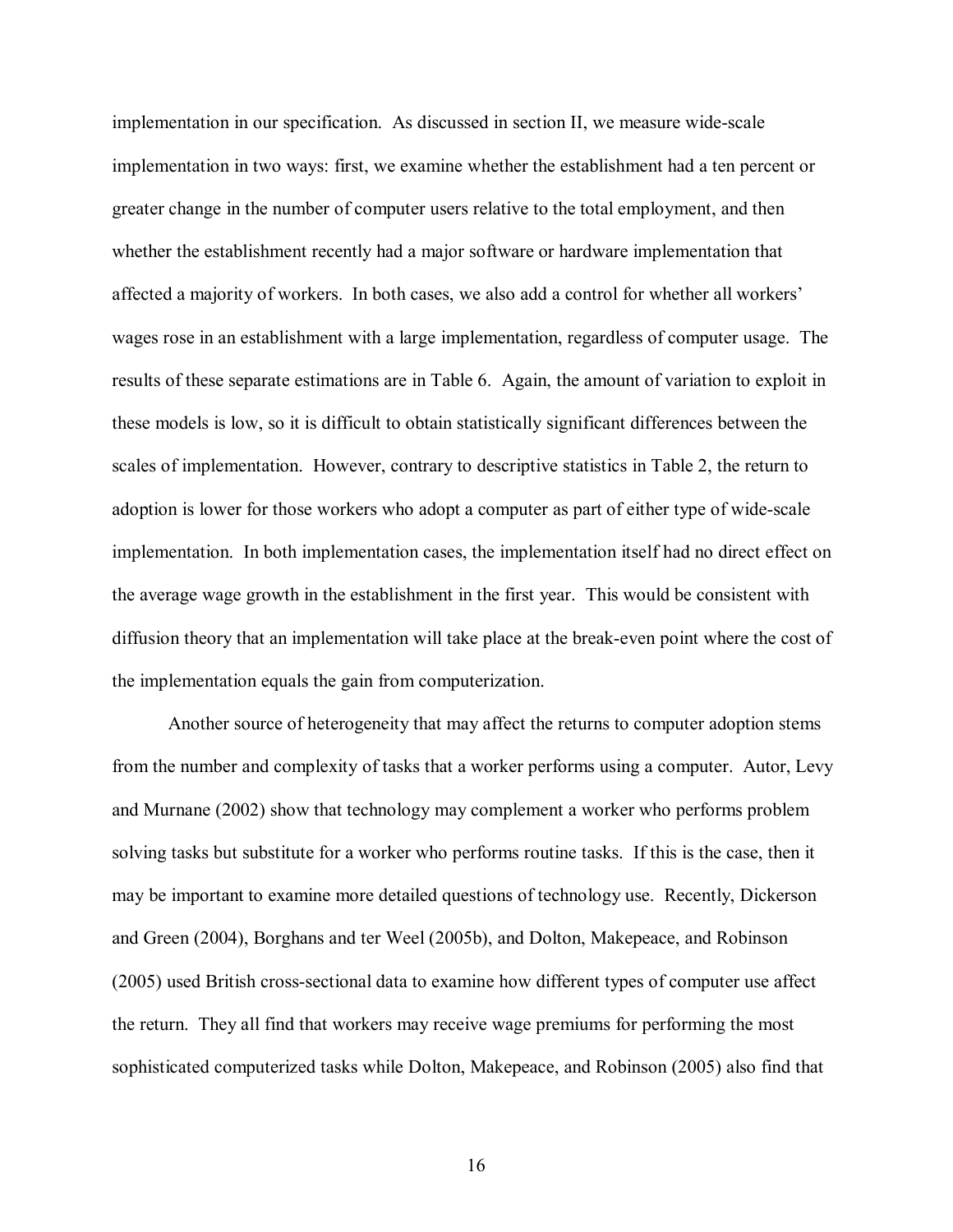workers earn more if they use e-mail and the internet. Therefore, we re-examine this issue applying panel data methods and making use of information from the WES on the categories of software applications which employees reported they used the most and also whether or not employees used technologies other than computers. While employees were free to name any specific software application, their answers were coded into one of fourteen aggregate categories of software. Table 7 shows the share of workers using each type of software as their main application in the first year of the panel and the share of workers adopting each type of software by the second year as well. Word processing and specialized office programs are the two most commonly used applications. Adoptions are highest for those two applications as well.

To obtain estimates of the return to adopting a new computer and using a particular software application, we estimate the following specification using ordinary least squares:

 $\Delta$ lnW<sub>it</sub> =  $\alpha$  +  $\beta \Delta X$ <sub>it</sub> + γ<sub>1</sub> $\Delta$ Soft<sub>1it</sub> + γ<sub>2</sub> $\Delta$ Soft<sub>2it</sub> + ... γ<sub>14</sub> $\Delta$ Soft<sub>14it</sub> +  $\mu \Delta$ Year2000<sub>it</sub> +  $\Delta \varepsilon$ <sub>i</sub> (3) where all variables are defined as in equation (2), and Soft*ji*t is an indicator variable that equals one if worker *i* used software *j* as her main application in time *t*. Since the sample is restricted to those workers who do not use a computer in the first year, Soft*jit* will be zero for all workers in year one and will change to one for any worker who both adopted a computer and also used *j* as her main application. As in equation (2), the excluded group contains those workers who do not adopt a computer.

Results of these estimations are in Table 8. We find statistically significant wage premiums for those adopting data analysis, computer-assisted design, word processing, expert systems, and graphics applications (13.2%, 6.1%, 5.9%, 4.7% and 2.5% respectively) compared to non-adopters. All of these applications either require or complement critical thinking or problem-solving skills and may be central to their job tasks, with perhaps the exception of expert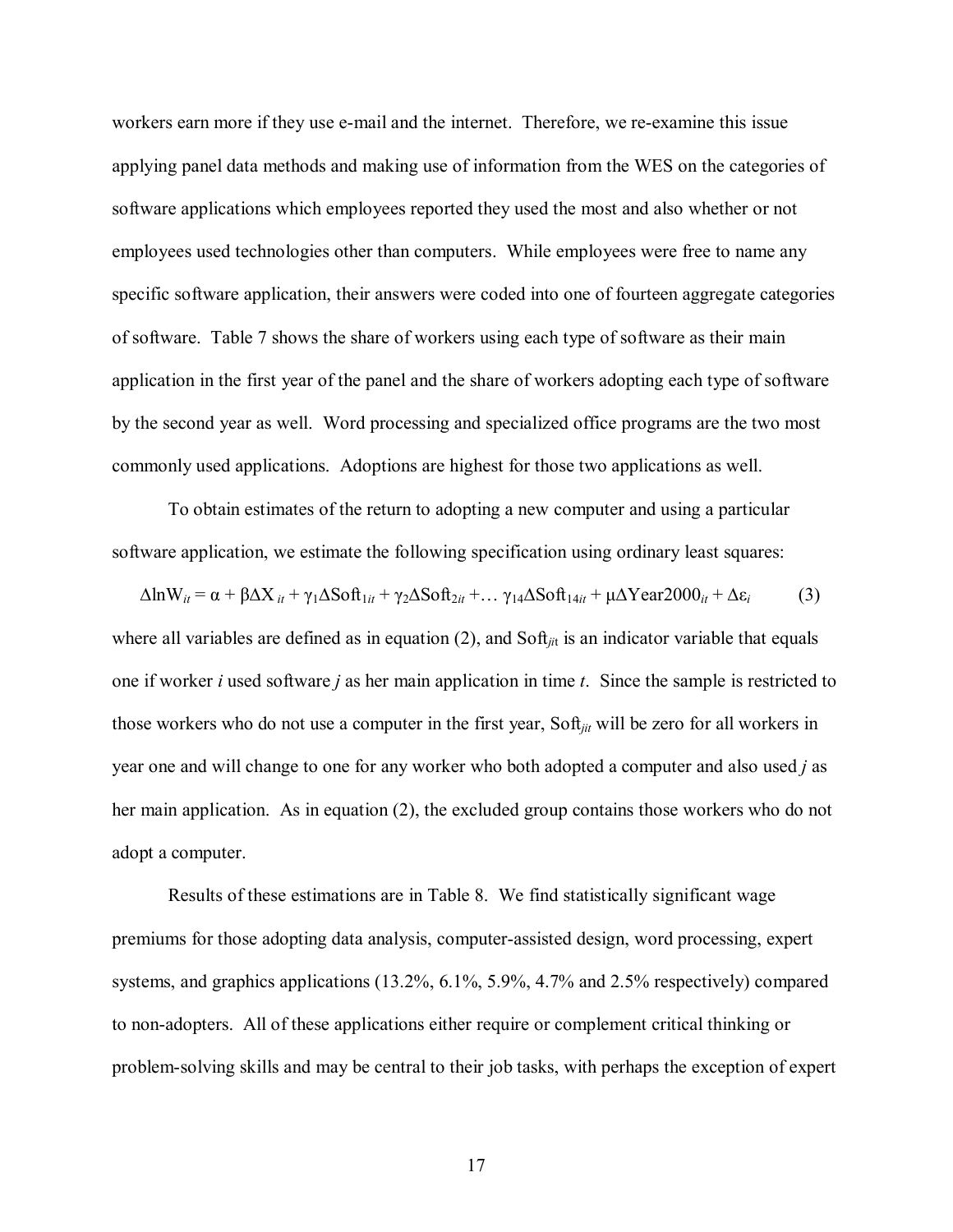systems. In contrast to the findings of Dolton, Makepeace, and Robinson (2005), adopting a computer primarily for use with communications applications, such as e-mail and web browsing, which do not require higher-level skills, results in a insignificant, below average return. These results suggest that applications do not earn a return if they are neither of primary importance to the individual's job nor require advanced skills. We find considerable differences in the wage premium depending upon which primary application was adopted.

Besides computers, workers use a wide array of other computerized technologies on their jobs. We distinguish between two additional technologies used by workers, which we refer to as computer-aided technologies, such as industrial robots and retail scanning systems, or other technologies, such as cash registers, sales terminals, scanners, etc. These alternative technologies are especially likely to substitute for routine tasks and are unlikely to require advanced skills for use. To estimate the return to adopting either of these technologies, we replace the computer use indicator in equation (1) with indicators for whether or not either of these technologies were used. We find no wage premium for adopting these alternative technologies (Table 9). No effect here is in contrast to the significant 3.6 percent wage growth experienced with adopting a computer, which supports our argument that skill is required in learning to use a computer and workers are thus receiving a return to this skill.

#### **IV. Conclusion**

 In this paper, we show that using fixed-effects to estimate a traditional wage model with an indicator variable for computer use does not accurately measure the returns to computer adoption. Rather, it measures the return to transitioning into or out of computer use relative to not making such a transition. As a result, the effect is averaged over workers who adopt a new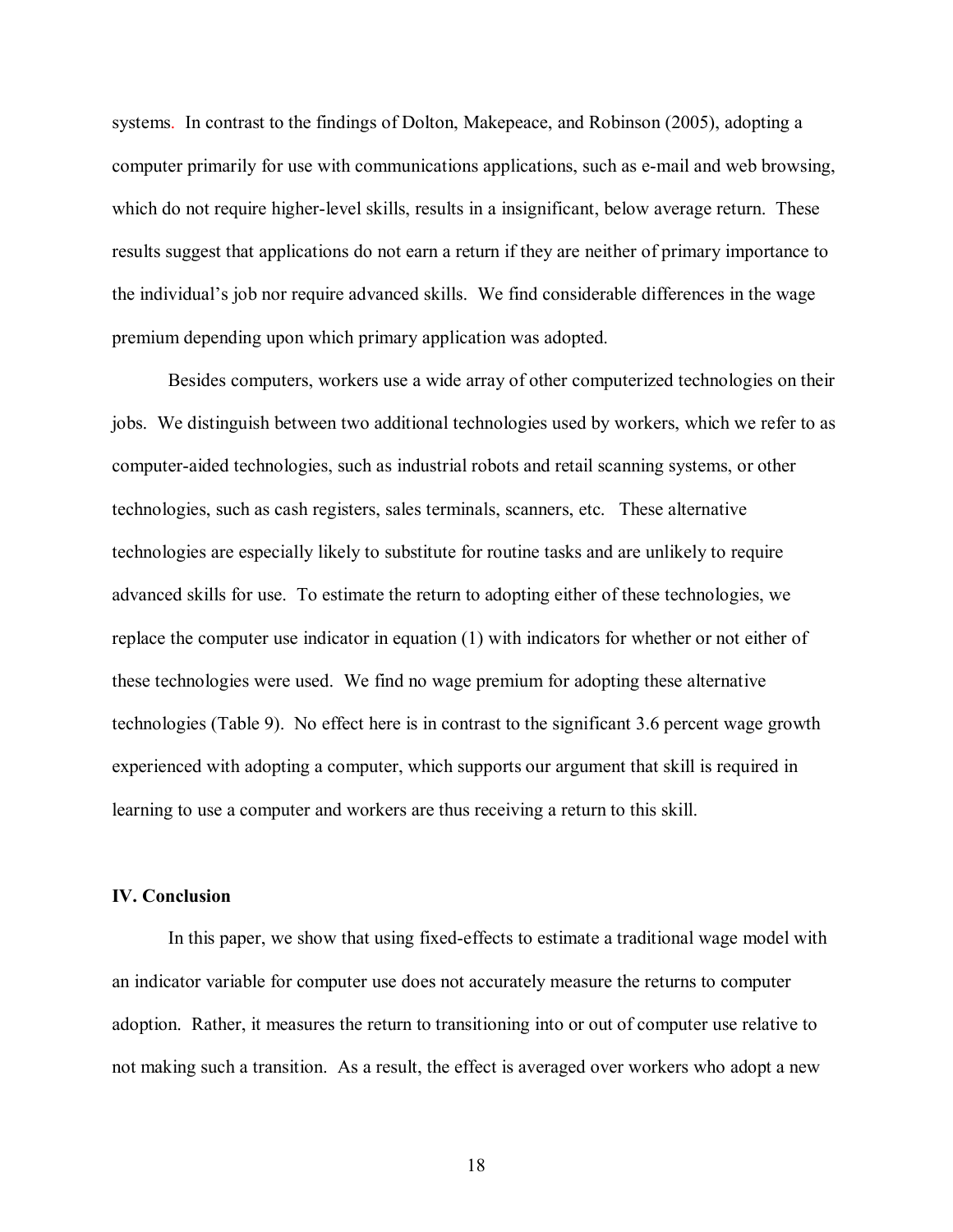computer, as well as over workers who stop using a computer. The reference group is likewise averaged over workers who have never used a computer as well as those who used a computer throughout the period. Therefore, it cannot address the policy question of what would be the effect of extending computer use to those who are not currently using computers. To obtain a more meaningful measure of the return to adoption for future users, we restrict our sample to those workers who did not use a computer in the first period.

 We use two panels of the Canadian Workplace and Employee Survey from 1999-2000 and 2001-2002, allowing us to control for both individual and establishment level heterogeneity. We find a significant immediate return to adoption for the average worker. In addition, we find that this return varies considerably across different types of workers and types of adoptions. Highly skilled workers, such as college graduates, managers, professionals, and workers with more than seven years of previous computer experience, earn quite high premiums for computer adoption whereas less educated and lower skilled workers do not earn wage premiums for adoption. Finally, returns vary depending upon the complexity of tasks a worker performs using a computer. Those adopting a computer for data analysis, computer-assisted design, and word processing earn large returns, while those who primarily use communications applications that require less skill earn no significant return. The persistent finding of a return to computer adoption among high-skilled workers--even after controlling for worker observable and unobservable skill and establishment characteristics--implies that the computer is not merely a proxy for human capital, but is also a complement to that human capital, at least in the short term. Our findings are consistent with a skill-biased technical change explanation for increasing wage inequality.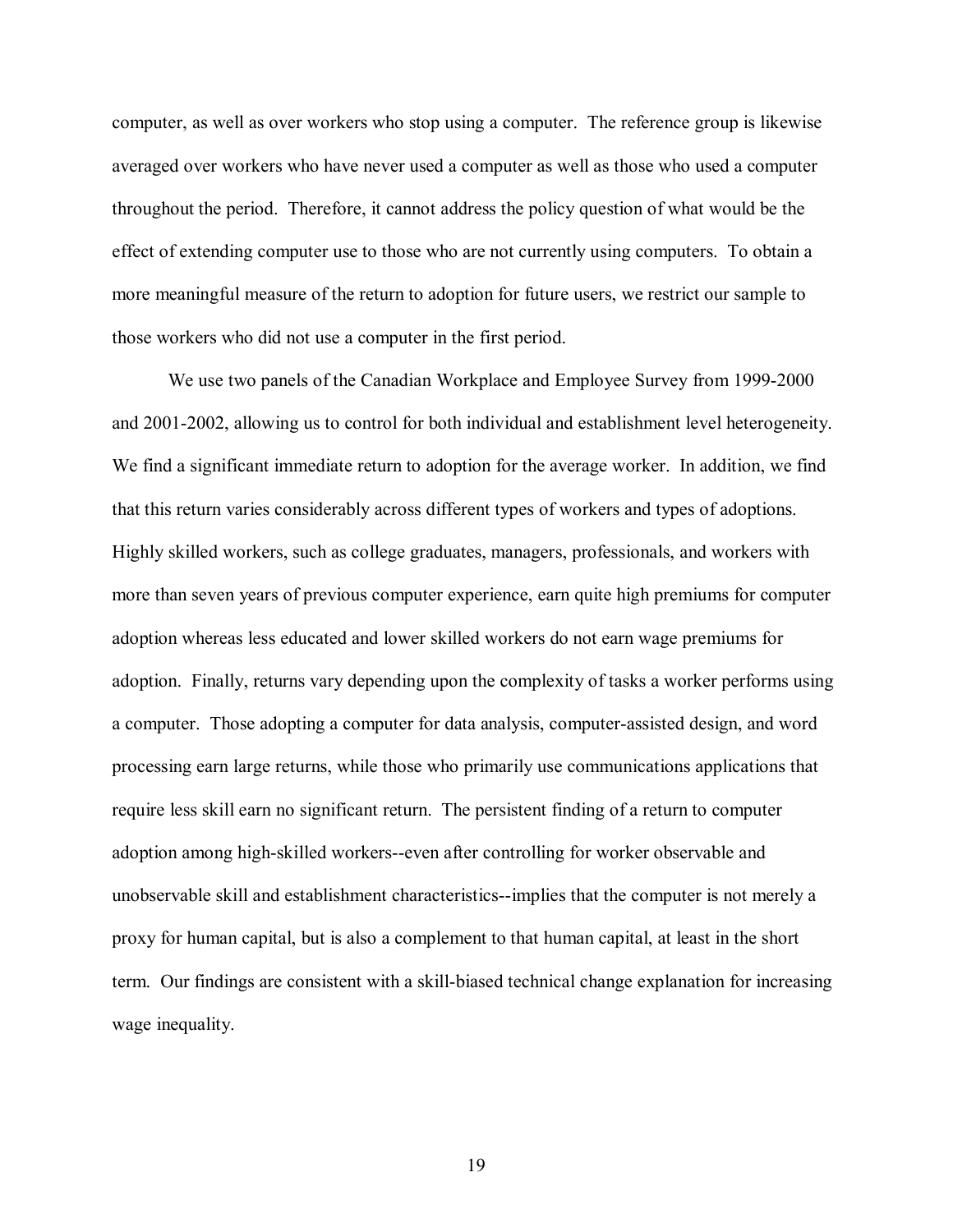#### **References**

- Aubert, Patrick; Caroli, Eve; and Roger, Muriel. "New Technologies, Workplace Organisation and the Age Structure of the Workforce: Firm-Level Evidence.î *The Economic Journal* 116 (509) (2006): F73-F93.
- Autor, David H.; Levy, Frank; and Murnane, Richard J. "The Skill Content of Recent Technological Change: An Empirical Exploration.î *Quarterly Journal of Economics* 113(4) (2003): 1279-1333.
- Autor, David H.; Levy, Frank; and Murnane, Richard J. "Upstairs, Downstairs: Computer-Skill Complementarity and Computer-Labor Substitution on Two Floors of a Large Bank." *Industrial & Labor Relations Review* 55(3) (2002):432-47.
- Autor, David H.; Katz, Lawrence F.; and Krueger, Alan B. "Computing Inequality: Have Computers Changed the Labor Market?î *Quarterly Journal of Economics* 113(4) (1998): 1169-1213.
- Bartel, Ann P., and Frank R. Lichtenberg. "The Comparative Advantage of Educated Workers in Implementing New Technology." *The Review of Economics and Statistics* 69(1) (1987): 1-11.
- Bartel, Ann P., and Nachum Sicherman. "Technological Change and the Skill Acquisition of Young Workers." *Journal of Labor Economics* 16(4) (1998): 718-55.
- Bell, Brian. "Skill-Biased Technical Change and Wages: Evidence from a Longitudinal Data Set." Nuffield College, Oxford, mimeo. (1996).
- Berman, Eli; Bound, John; and Griliches, Zvi. "Changes in the Demand for Skilled Labor within U.S. Manufacturing: Evidence from the Annual Survey of Manufacturers." *The Quarterly Journal of Economics* 109(2) (1994): 367-97.
- Berndt, Ernie R.; Morrison, Catherine J.; and Rosenblum, Larry S. "High-Tech Capital" Formation and Labor Composition in U.S. Manufacturing Industries: An Exploratory Analysis.î *NBER Working Paper* No. 4010 (1992).
- Borghans, Lex, and Bas ter Weel. "Do Older Workers Have More Trouble Using a Computer than Younger Workers?" in (A. de Grip, J. can Loo and K Mayhew eds.), *The Economics of Skills Obsolescence: Theorectical Innovations and Empirical Applications*, Elsevier: London, Research in Labor Economics 21 (2002): 139-73.
- Borghans, Lex, and Bas ter Weel. "What happens when agent T gets a computer? The labor market impact of cost efficient computer adoption." *Journal of Economic Behavior & Organization* 54(2) (2004), 137-51.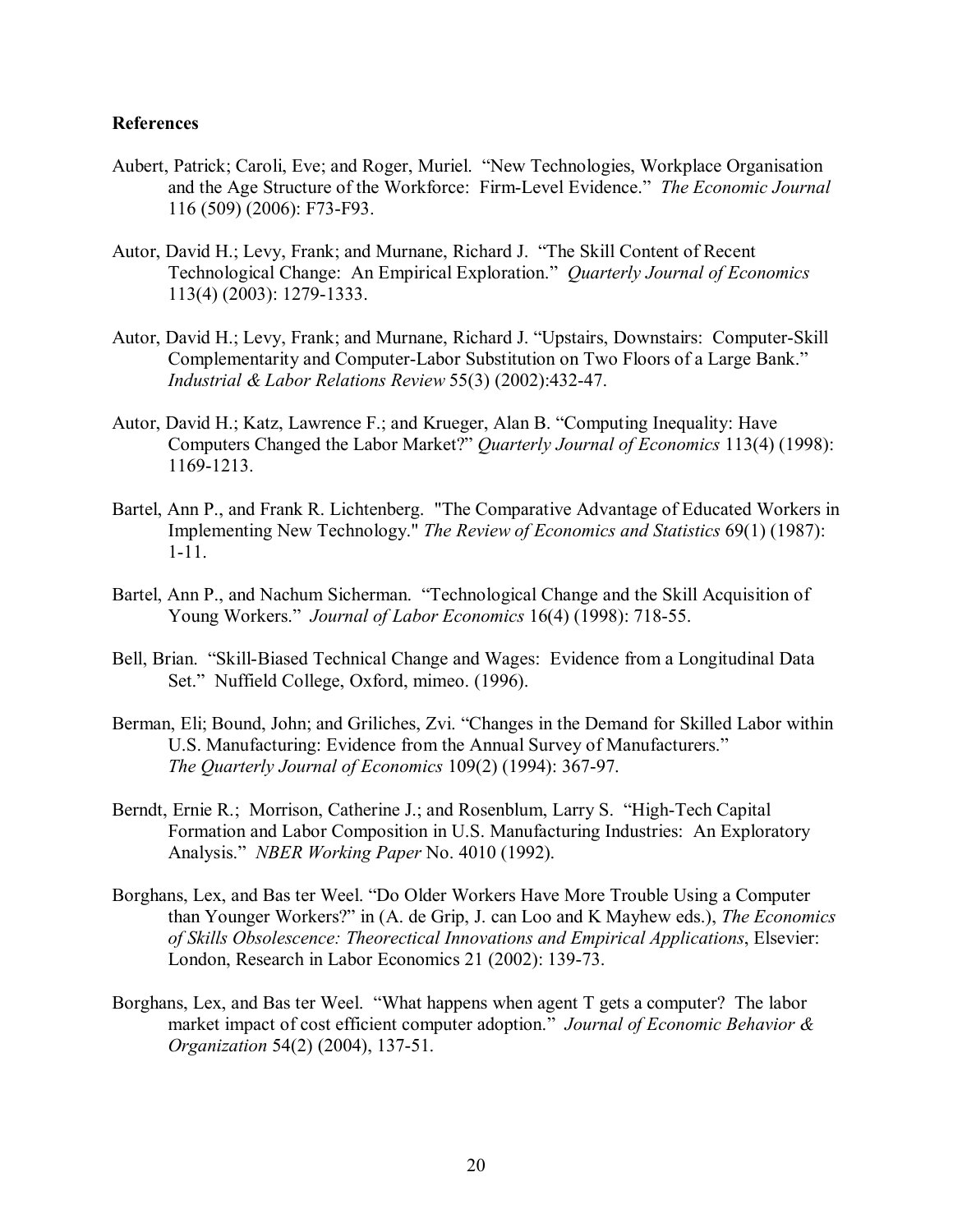- Borghans, Lex, and Bas ter Weel. "How computerization has changed the labour market: A review of the evidence and a new perspective." In L. Soete and B. ter Weel (eds.), *The Economics of the Digital Society,* Edward Elgar: Cheltenham (2005a): 219-47.
- Borghans, Lex and Bas ter Weel. "Do we need computer skills to use a computer? Evidence from Britain." *Labour – Review of Labour Economics and Industrial Relations* (20) Forthcoming. (2005b).
- Borghans, Lex and Bas ter Weel. "The Division of Labour, Worker Organisation, and Technological Change.î *The Economic Journal* 116 (2006): F45-F72.
- Bound, John and George Johnson. "Changes in the Structure of Wages in the 1980's: An Evaluation of Alternative Explanations.<sup>37</sup> *The American Economic Review 82(3) (1992):* 371-92.
- Bresnahan, Timothy. "Computerization and Wage Dispersion: An Analytical Reinterpretation." *The Economic Journal* 109(127) (1999): F390-415.
- Bresnahan, Timothy; Brynjolfsson, Erik; and Hitt, Lorin M. "Information Technology, Workplace Organization, and the Demand for Skilled Labor: Firm-Level Evidence." *Quarterly Journal of Economics* 117(1) (2002): 339-76.
- Brynjolfsson, Erik; and Hitt, Lorin M. "Computing Productivity: Firm-Level Evidence." The *Review of Economics and Statistics* 85(4) (2003): 793-808.
- Chun, Hyunbae. "Information Technology and the Demand for Educated Workers: Disentangling the Impacts of Adoption Versus Use.<sup>"</sup> The Review of Economics and *Statistics* 85 (2003): 1-8.
- David, Paul A. "A Contribution to the Theory of Diffusion." *Memorandum No. 71. Research Center in Economic Growth, Standford University* (1969).
- Dickerson, Andy and Francis Green. "The Growth and Valuation of Computing and Other Generic Skills.î *Oxford Economic Papers* 56 (2004): 371-406.
- DiNardo, John E., and Pischke, Jörn-Steffen. "The Returns to Computer Use Revisited: Have Pencils Changed the Wage Structure Too." *Quarterly Journal of Economics* 112 (1) (1997): 291-304.
- Dolton, Peter, and Gerry Makepeace. "Computer Use and Earnings in Britain." The Economic *Journal* 114 (2004): C117-C129.
- Dolton, Peter; Makepeace, Gerry; and Robinson, Helen. "Use IT or lose IT? The impact of computers on earnings" Mimeo. 2005.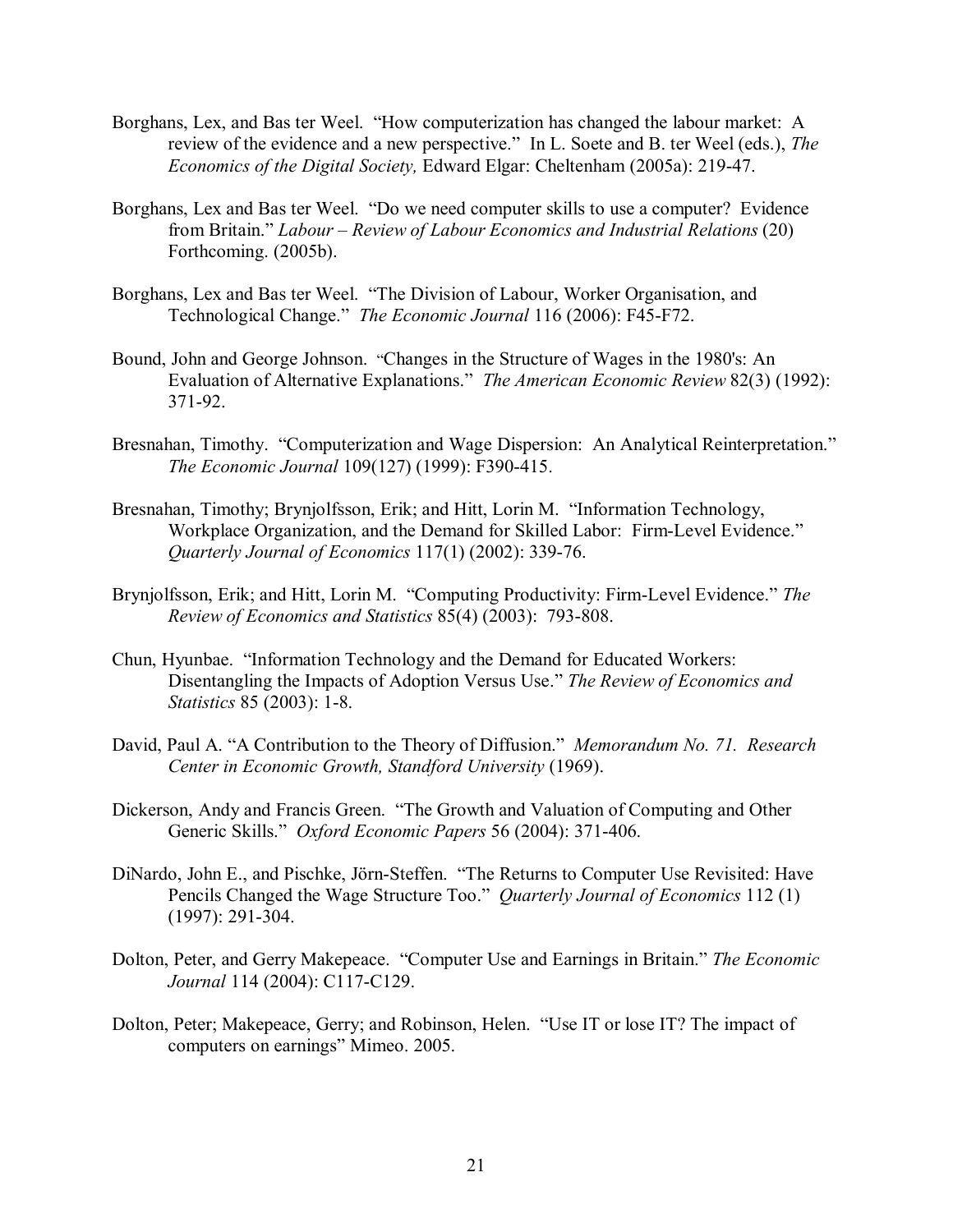- Entorf, Horst; Gollac, Michel; and Kramarz, Francis. "New Technologies, Wages, and Worker Selection." *Journal of Labor Economics* (1999): 464-91.
- Entorf, Horst, and Francis Kramarz. "Does Unmeasured Ability Explain the Higher Wages of New Technology Workers?" *European Economic Review* 41 (1997): 1489-1510.
- Friedberg, Leora. "The Impact of Technological Change on Older Workers: Evidence from Data on Computers." *Industrial and Labor Relations Review* 56(30) (2003): 511-29.
- Haisken-DeNew, John P., and Christoph M. Schmidt. "Money for Nothing and Your Chips for Free? The Anatomy of the PC Wage Differential." *IZA Discussion Paper* 86 (1999).
- Krueger, Alan B. "How Computers Have Changed the Wage Structure: Evidence from Microdata, 1984-1989.î *Quarterly Journal of Economics* 108 (1993): 33-60.
- Pabilonia, Sabrina Wulff, and Cindy Zoghi. "Returning to the Returns to Computer Use." AEA *Papers and Proceedings* 95(2) (2005): 314-317.
- Statistics Canada, Business and Labour Market Analysis Division & Labour Statistics Division. *Guide to the Analysis of Workplace and Employee Survey 2000*, *Version 2.1,* Ottawa, Ontario (2002).
- U.S Bureau of Labor Statistics/U.S. Census Bureau. *Current Population Survey Supplements*. September 2001.
- Valletta, Robert G. "The Computer Evolution: Diffusion and Changing Returns in the U.S., 1984-2001." Manuscript, Federal Reserve Bank of San Francisco. 2004.
- Violante, Giovanni. "Technological Acceleration, Skill Transferability, and the Rise in Residual Inequality.î *Quarterly Journal of Economics* 117(1) (2002): 297-338.
- Weinberg, Bruce A. "Experience and Technology Adoption." *Working Paper*, February 2005.
- Zoghi, Cindy, and Sabrina Wulff Pabilonia. "Who Gains from Computer Use?" Perspectives on *Labour and Income* 6(7) (2005): 5-11.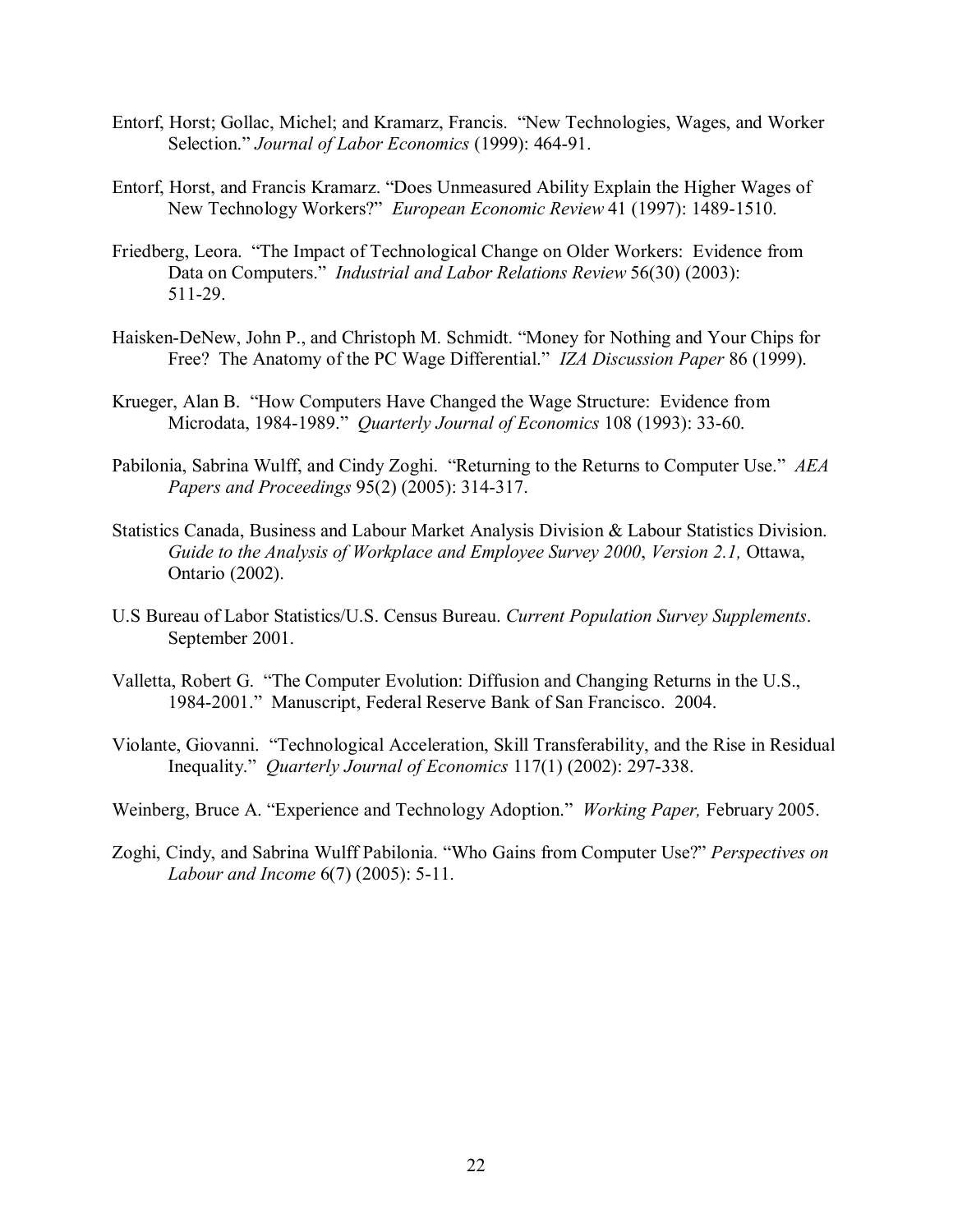|                                | Continued |           | Continued |           |
|--------------------------------|-----------|-----------|-----------|-----------|
|                                | non-users | Adopters  | non-users | Adopters  |
|                                | 1999-2000 | 1999-2000 | 2001-2002 | 2001-2002 |
| Advanced degree                | .0139     | .0087     | .0165     | .0199     |
| Bachelor's degree              | .0571     | .0791     | .0354     | .1148     |
| Some college/vocational degree | .5138     | .5447     | .4600     | .5521     |
| High school degree             | .2162     | .2188     | .2619     | .1976     |
| Less than high school degree   | .1990     | .1487     | .2262     | .1158     |
| Managers                       | .0450     | .0882     | .0483     | .0906     |
| Professionals                  | .0549     | .1353     | .0522     | .1712     |
| Technical/trade                | .5744     | .3790     | .5812     | .4821     |
| Marketing/sales                | .1158     | .1740     | .1033     | .1070     |
| Clerical/administrative        | .0471     | .1194     | .0449     | .1110     |
| Production/no trade            | .1629     | .1040     | .1702     | .0381     |
| Age 18-24                      | .1227     | .1923     | .1271     | .1473     |
| Age 25-39                      | .3343     | .3455     | .3269     | .4120     |
| Age 40-54                      | .4088     | .3671     | .4071     | .3025     |
| Age $55+$                      | .1342     | .0950     | .1389     | .1382     |
| Number of observations         | 5,740     | 1,094     | 4,607     | 755       |

# **Table 1. Demographic characteristics of adopters and continued non-users**

Note: Proportions are weighted to account for survey design.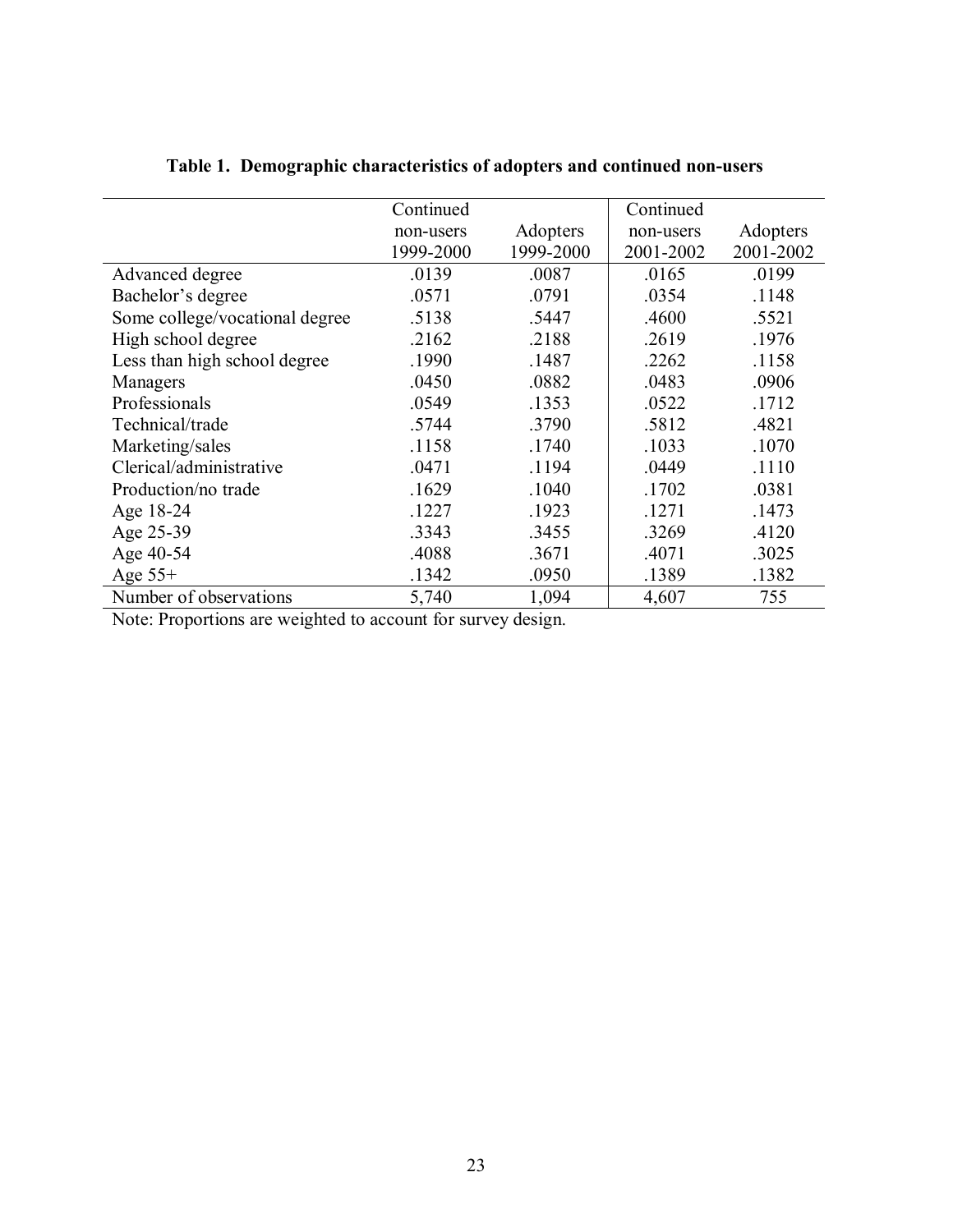|                                                                   | 1999-2000           | 2001-2002 |
|-------------------------------------------------------------------|---------------------|-----------|
| All workers                                                       | .0331               | .0412     |
|                                                                   | (.0059)             | (.0032)   |
|                                                                   | [19, 364]           | [15,669]  |
| Continued non-user                                                | .0035               | .0339     |
|                                                                   | (.0105)             | (.0058)   |
|                                                                   | [5, 740]            | [4,607]   |
| Continued user                                                    | .0502               | .0436     |
|                                                                   | (.0059)             | (.0042)   |
|                                                                   | [11,895]            | [9, 742]  |
| Adopter                                                           | .0309               | .0601     |
|                                                                   | (.0497)             | (.0139)   |
|                                                                   | [1,094]             | $[755]$   |
| Adopter with previous computer experience                         | $-.0321$            | .0631     |
|                                                                   | (.0978)             | (.0198)   |
|                                                                   | [461]               | [383]     |
| Adopter with no previous computer experience                      | .0868               | .0572     |
|                                                                   | (.0275)             | (.0195)   |
|                                                                   | $\lceil 633 \rceil$ | $[372]$   |
| Adopter in wide-scale implementation                              | .0822               | .0390     |
| (measured by $>10\%$ $\Delta$ in establishment computer use)      | (.0483)             | (.0267)   |
|                                                                   | $[208]$             | [106]     |
| Adopter not in wide-scale implementation                          | .0129               | .0504     |
| (measured by $\leq 10\%$ $\Delta$ in establishment computer use ) | (.0774)             | (.0170)   |
|                                                                   | [675]               | $[533]$   |
| Adopter in wide-scale implementation                              | .0290               | .0500     |
| (measured by major new software/hardware                          | (.0261)             | (.0261)   |
| installation in previous year)                                    | $\left[303\right]$  | $[150]$   |
| Adopter not in wide-scale implementation                          | .0017               | .0381     |
| (measured by no major new software/hardware                       | (.0959)             | (.0148)   |
| installation in previous year)                                    | $\left[550\right]$  | $[479]$   |
| Stopped using computer                                            | .0257               | .0378     |
|                                                                   | (.0234)             | (.0146)   |
|                                                                   | [635]               | $[565]$   |

### **Table 2. Wage growth by computer use and transitions**

Notes: Means are weighted to account for survey design. Standard errors are in parentheses. Number of observations in brackets.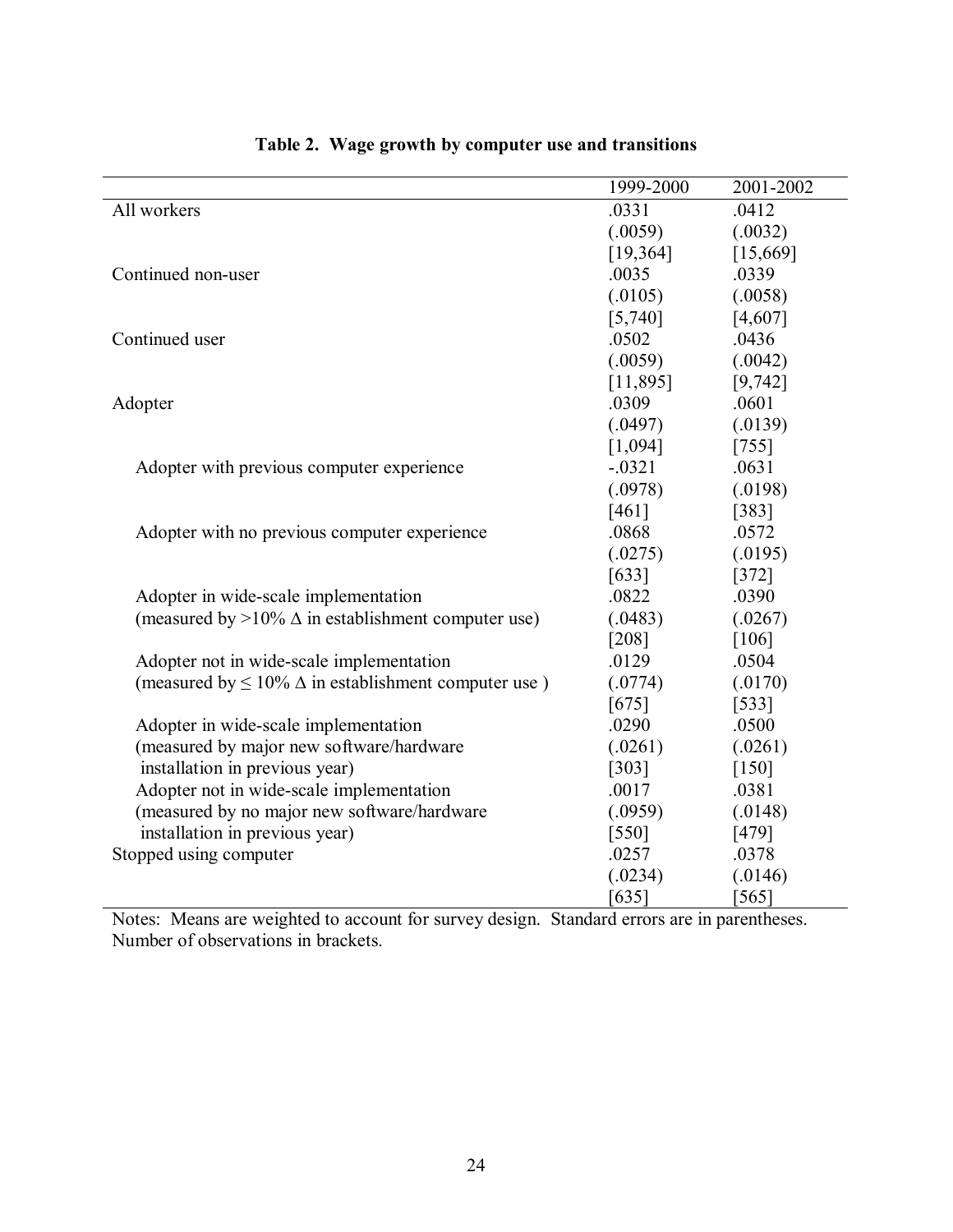|                                        | I                       | $\mathbf{I}$         | III                     | IV                     |
|----------------------------------------|-------------------------|----------------------|-------------------------|------------------------|
| $\Delta$ Computer use                  | $.0144$ <sup>*</sup>    | $.0340$ <sup>*</sup> | $.0296$ <sup>*</sup>    | $.0363$ <sup>*</sup>   |
|                                        | (.0068)                 | (.0071)              | (.0070)                 | (.0100)                |
| $\triangle$ Education high school grad | .0093                   | .0169                | .0180                   | .0260                  |
|                                        | (.0231)                 | (.0285)              | (.0282)                 | (.0372)                |
| $\triangle$ Education some college     | $-.0019$                | .0065                | .0056                   | .0354                  |
|                                        | (.0217)                 | (.0277)              | (.0275)                 | (.0327)                |
| $\Delta$ Education Bachelor's degree   | $-.0213$                | $-0.0354$            | $-.0393$                | .0142                  |
|                                        | (.0297)                 | (.0457)              | (.0456)                 | (.0606)                |
| $\Delta$ Education advanced degree     | $-0.0126$               | $-.0893$             | $-.0945$                | $-.1410$               |
|                                        | (.0370)                 | (.1392)              | (.1405)                 | (.1282)                |
| $\triangle$ Age <sup>2</sup>           | $-.0007***$             | $-.0004***$          | $-.0003***$             | $-.0002$               |
|                                        | (.0001)                 | (.0001)              | (.0001)                 | (.0002)                |
| $\triangle$ Tenure <sup>2</sup>        | $.0082$ <sup>*</sup>    | .0092                | .0129                   | .0097                  |
|                                        | (.0045)                 | (.0083)              | (.0085)                 | (.0096)                |
| $\Delta$ Home language not work        | $-.0029$                | $-.0080$             | $-.0080$                | .0008                  |
| language                               | (.0070)                 | (.0123)              | (.0123)                 | (.0153)                |
| $\triangle$ Part-time worker           | $.0691***$              | $.0459***$           | $.0483***$              | $.0301**$              |
|                                        | $(.0081)$<br>$.0419***$ | (.0132)              | (.0132)                 | (.0153)                |
| $\Delta$ Married                       |                         | $.0571***$           | $.0564***$              | $.0594***$             |
|                                        | (.0113)                 | (.0165)              | (.0165)                 | (.0199)                |
| ∆ Married*female                       | $-.0223$                | $-.0028$             | $-.0011$                | .0016                  |
|                                        | (.0158)                 | (.0309)              | (.0308)                 | (.0359)                |
| $\Delta$ Union member                  | $.0472***$              | $.0640***$           | $.0643***$              | $.0552***$             |
|                                        | (.0088)                 | (.0139)              | (.0139)                 | (.0162)                |
| Recently promoted                      |                         |                      | $.0199***$              | $.0200$ <sup>***</sup> |
|                                        |                         |                      | (.0061)                 | (.0082)                |
| $\triangle$ Occupation                 |                         |                      | $.0252$ ***             | .0226                  |
|                                        |                         |                      | (.0102)                 | (.0120)                |
| $\Delta$ ln (Establishment size)       | $.0149***$              | $.0156^{***}$        | $.0158***$              | .0124                  |
|                                        | (.0034)                 | (.0061)              | (.0061)                 | (.0123)                |
| 1999-2000 panel                        | .0035                   | $-.0192***$          | $-.0178$ <sup>***</sup> | $-.0227$               |
|                                        | (.0025)                 | (.0045)              | (.0046)                 | (.0063)                |
| Restricted to those not initially      | N <sub>0</sub>          | Yes                  | Yes                     | Yes                    |
| using computers?                       |                         |                      |                         |                        |
| Establishment fixed-effects            | N <sub>o</sub>          | N <sub>o</sub>       | N <sub>o</sub>          | Yes                    |
| Number of observations                 | 35,033                  | 12,196               | 12,196                  | 12,196                 |
| R-squared                              | .0114                   | .0140                | .0157                   | .0630                  |

**Table 3. First-difference wage regressions**

Notes: White-corrected standard errors are in parentheses. The sample is restricted to those employees who responded to the survey in both years and remained with the same employer. Significance levels: \*\*\* = p<.01; \*\* = p<.05; \* = p<.10. The return to computer use in column I is not comparable to that in columns II - IV since the return in column I is for transitions into and out of computer use relative to always or never using a computer while the return in columns  $II -$ IV is for adopting a computer conditional on not using a computer in the first period. Regressions also include a constant.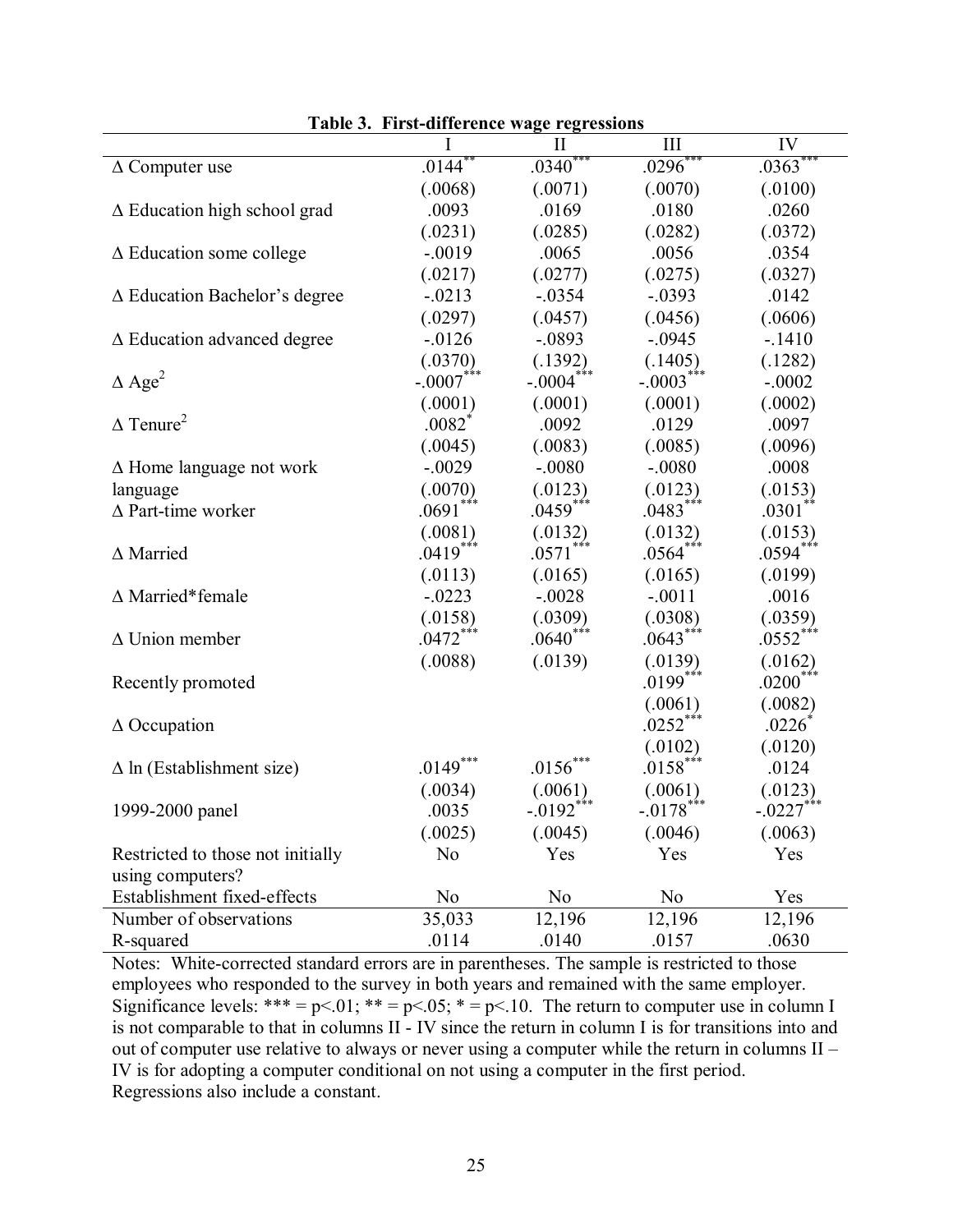|                                   | Adoption return |
|-----------------------------------|-----------------|
| Adopter                           | .0066           |
|                                   | (.0175)         |
| Adopter * Advanced degree         | $.1222***$      |
|                                   | (.0422)         |
| Adopter * Bachelor's degree       | $.0796***$      |
|                                   | (.0319)         |
| Adopter * Some college/vocational | .0208           |
|                                   | (.0196)         |
| Adopter * High school degree      | .0074           |
|                                   | (.0209)         |
| R-squared                         | .0172           |
|                                   |                 |
| Adopter                           | .0010           |
|                                   | (.0193)         |
| Adopter * Manager                 | $.0947***$      |
|                                   | (.0308)         |
| Adopter * Professional            | $.0925***$      |
|                                   | (.0297)         |
| Adopter * Tech/trade              | .0190           |
|                                   | (.0207)         |
| Adopter * Marketing/sales         | $-.0410$        |
|                                   | (.0404)         |
| Adopter * Clerical/administrative | .0053           |
|                                   | (.0300)         |
| R-squared                         | .0185           |
| Number of observations            | 12,196          |

| Table 4. Wage regressions with interactions for occupation and education groups |  |  |  |
|---------------------------------------------------------------------------------|--|--|--|
|                                                                                 |  |  |  |

Notes: White-corrected standard errors are in parentheses. The sample is restricted to employees who responded to the survey in both years and remained with the same employer. Regressions also include levels of education, age squared, speaks different language at work, part-time status, marital status, gender interacted with marital status, is covered by a union, the natural log of establishment size, tenure squared, a recent promotion, occupation change, a panel indicator, and a constant. Significance levels: \*\*\* = p < 0.01; \*\* = p < 0.05; \* = p < 0.10.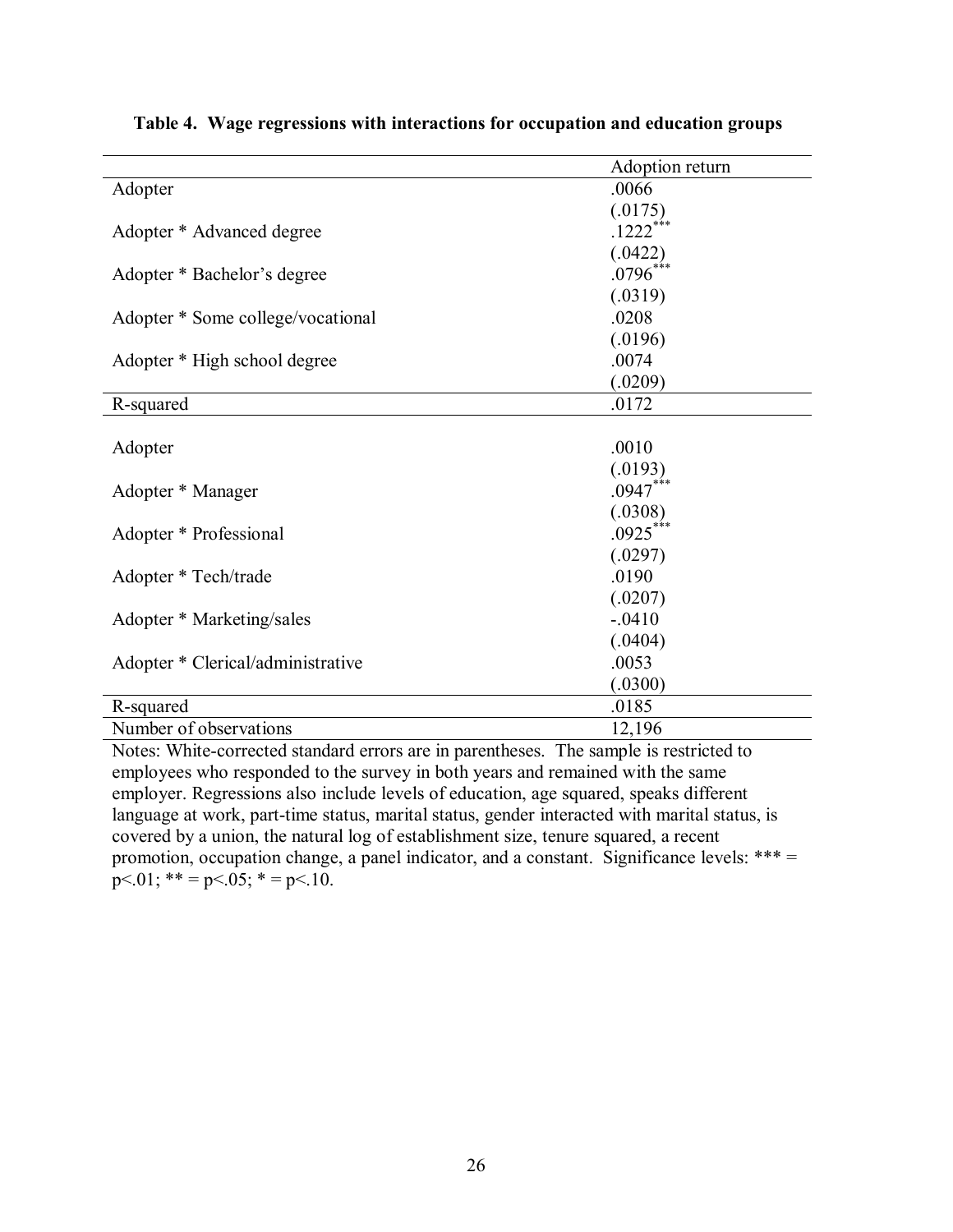| .                                                | Adoption return       |
|--------------------------------------------------|-----------------------|
| Adopter                                          | .0234                 |
|                                                  | (.0091)               |
| Adopter * 1-2 years of computer experience       | $-.0013$              |
|                                                  | (.0215)               |
| Adopter * 3-6 years of computer experience       | .0074                 |
|                                                  | (.0171)               |
| Adopter * 7 or more years of computer experience | .0324                 |
|                                                  | (.0207)               |
| R-squared                                        | .0160                 |
| Adopter                                          | $.0558$ <sup>*</sup>  |
|                                                  | (.0182)               |
| Adopter * Age 18-24                              | $-.0010$              |
|                                                  | (.0347)               |
| Adopter * Age 25-39                              | $-.0384$ <sup>*</sup> |
|                                                  | (.0216)               |
| Adopter * Age 40-54                              | $-.0301$              |
|                                                  | (.0201)               |
| R-squared                                        | .0162                 |
| Adopter                                          | $.0471***$            |
|                                                  | (.0188)               |
| Adopter * 1-2 years of computer experience       | $-.0008$              |
|                                                  | (.0216)               |
| Adopter * 3-6 years of computer experience       | .0100                 |
|                                                  | (.0171)               |
| Adopter * 7+ years of computer experience        | $.0350*$              |
|                                                  | (.0208)               |
| Adopter * Age 18-24                              | .0077                 |
|                                                  | (.0351)               |
| Adopter * Age 25-39                              | $-.0364"$             |
|                                                  | (.0217)               |
| Adopter * Age 40-54                              | $-.0293$              |
|                                                  | (.0201)               |
| R-squared                                        | .0165                 |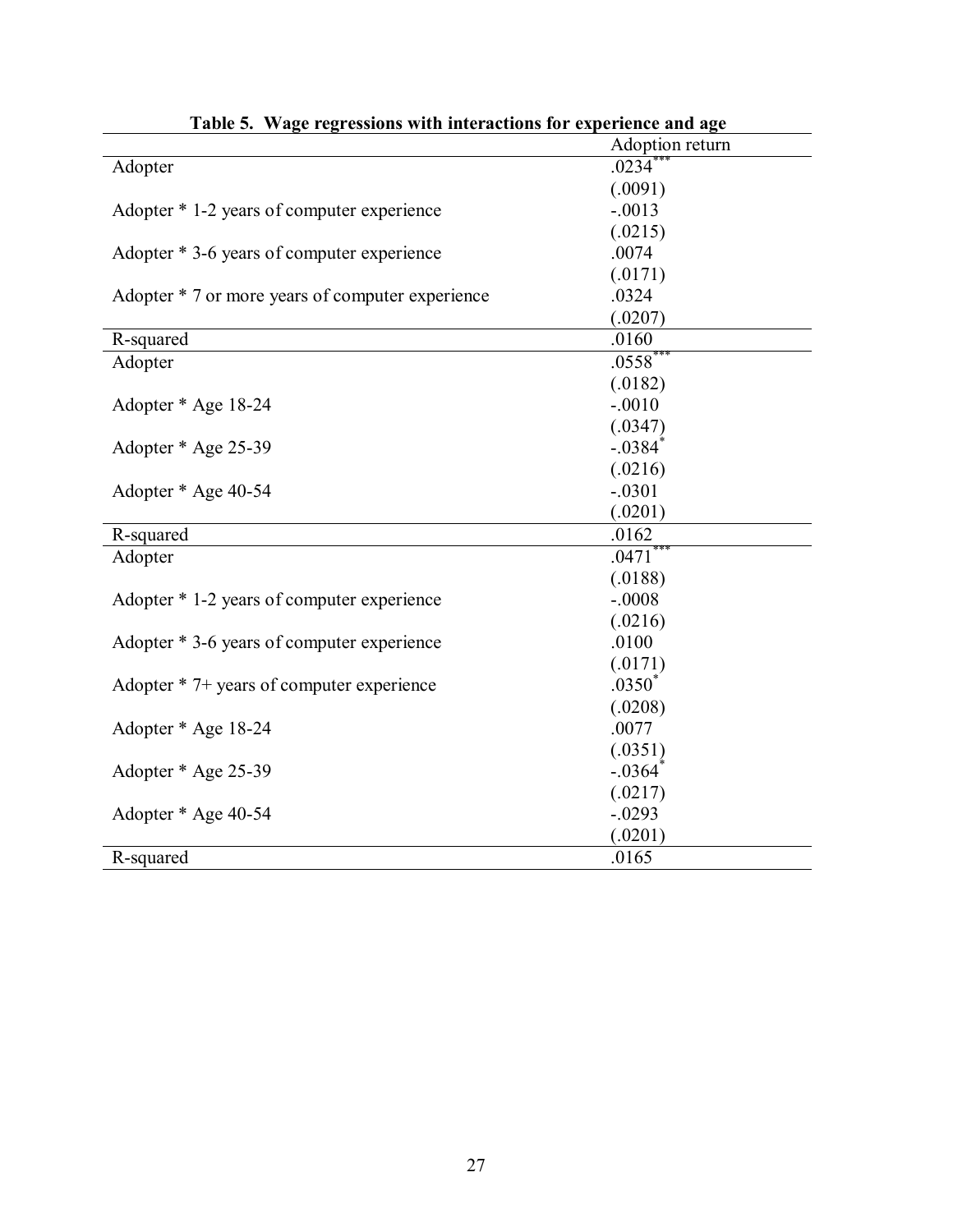| Table 5 Continued. Wage regressions with interactions for experience and age |                            |
|------------------------------------------------------------------------------|----------------------------|
| Adopter                                                                      | .0300                      |
|                                                                              |                            |
| Adopter * Manager/Professional                                               | $(0.0185)$<br>$0.0828$ *** |
|                                                                              | (.0182)                    |
| Adopter * Age 18-24                                                          | .0194                      |
|                                                                              | (.0344)                    |
| Adopter * Age 25-39                                                          | $-.0276$                   |
|                                                                              | (.0217)                    |
| Adopter * Age 40-54                                                          | $-.0228$                   |
|                                                                              | (.0201)                    |
| R-squared                                                                    | .0186                      |
| Number of observations                                                       | 12,196                     |

Notes: White-corrected standard errors are in parentheses. The sample is restricted to employees who responded to the survey in both years and remained with the same employer. Regressions also include levels of education, age squared, speaks different language at work, part-time status, marital status, gender interacted with marital status, is covered by a union, the natural log of establishment size, tenure squared, a recent promotion, occupation change, a panel indicator, and a constant. Significance levels: \*\*\* = p < 0.01;  $** = p \le 0.05$ ;  $* = p \le 10$ .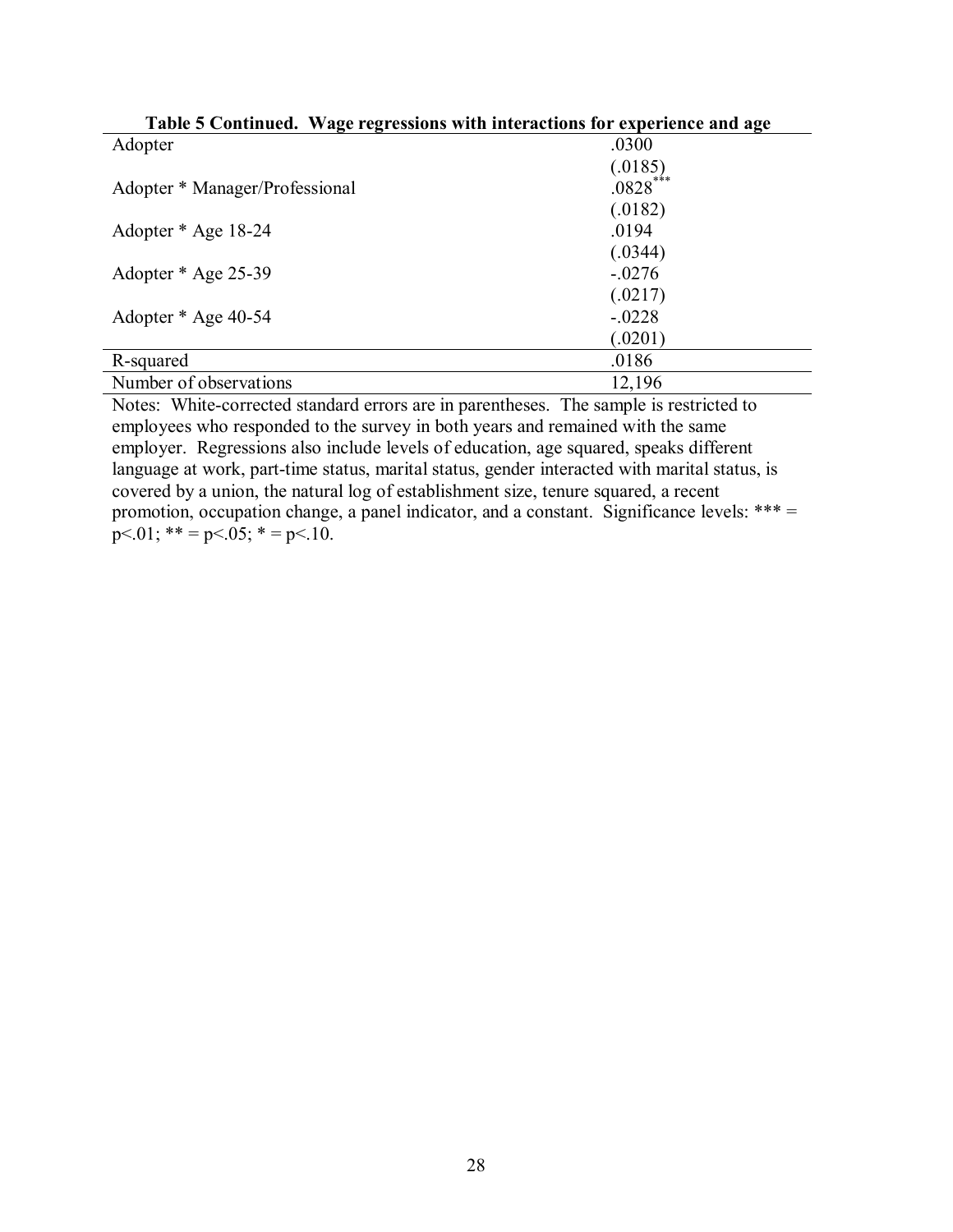|                                                           | Adoption return |
|-----------------------------------------------------------|-----------------|
| Adopter                                                   | $.0342$ ***     |
|                                                           | (.0083)         |
| Adopter * 10% increase in establishment-wide computer use | $-0.0135$       |
|                                                           | (.0179)         |
| R-squared                                                 | .0145           |
| Adopter                                                   | $.0375***$      |
|                                                           | (.0089)         |
| Adopter * new software/hardware introduced                | $-.0203$        |
|                                                           | (.0151)         |
| R-squared                                                 | .0146           |
| Number of observations                                    | 9,897           |

#### **Table 6. Wage regressions with interactions for scale of implementation**

Notes: White-corrected standard errors are in parentheses. The sample is restricted to employees in establishments with more than 10 employees, who responded to the survey in both years and remained with the same employer. Regressions also include levels of education, age squared, speaks different language at work, part-time status, marital status, gender interacted with marital status, is covered by a union, the natural log of establishment size, tenure squared, a recent promotion, occupation change, a panel indicator, a control for wide-scale implementation, and a constant. Significance levels: \*\*\* = p<.01; \*\* = p<.05; \*  $= p < 10$ .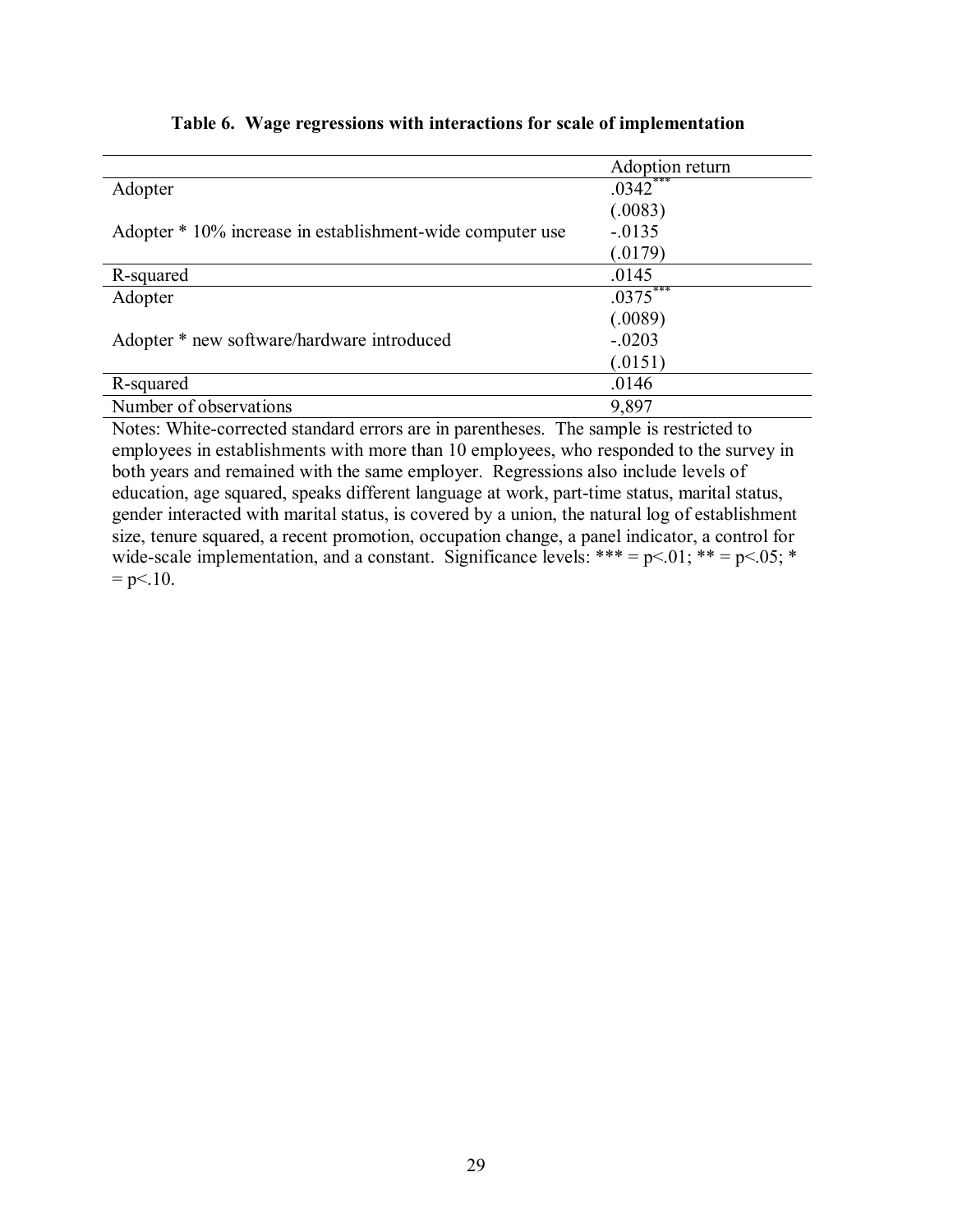|                               | Use in | Adopt by | Use in | Adopt by |
|-------------------------------|--------|----------|--------|----------|
|                               | 1999   | 2000     | 2001   | 2002     |
| Word processing               | .1481  | .0116    | .1258  | .0099    |
| Specialized office            | .1388  | .0174    | .1629  | .0145    |
| Databases                     | .0613  | .0084    | .0797  | .0059    |
| Spreadsheets                  | .0576  | .0063    | .0647  | .0059    |
| Communications                | .0453  | .0042    | .0544  | .0081    |
| Expert systems                | .0154  | .0015    | .0151  | .0010    |
| Management applications       | .0132  | .0022    | .0196  | .0022    |
| Graphics                      | .0094  | .0009    | .0087  | .0011    |
| Computer-assisted design      | .0069  | .0008    | .0081  | .0004    |
| Programming                   | .0066  | .0011    | .0077  | .0002    |
| Desktop publishing            | .0057  | .0003    | .0062  | .0001    |
| Data analysis                 | .0047  | .0003    | .0069  | .0020    |
| Computer-assisted engineering | .0029  | .0003    | .0022  | .0006    |
| Other                         | .1002  | .0101    | .0610  | .0087    |
| Number of observations        |        | 19,364   |        | 15,669   |

### **Table 7. Proportion using and adopting computers, by primary software type**

Note: All proportions are weighted to account for survey design. Communications includes email and web browsers.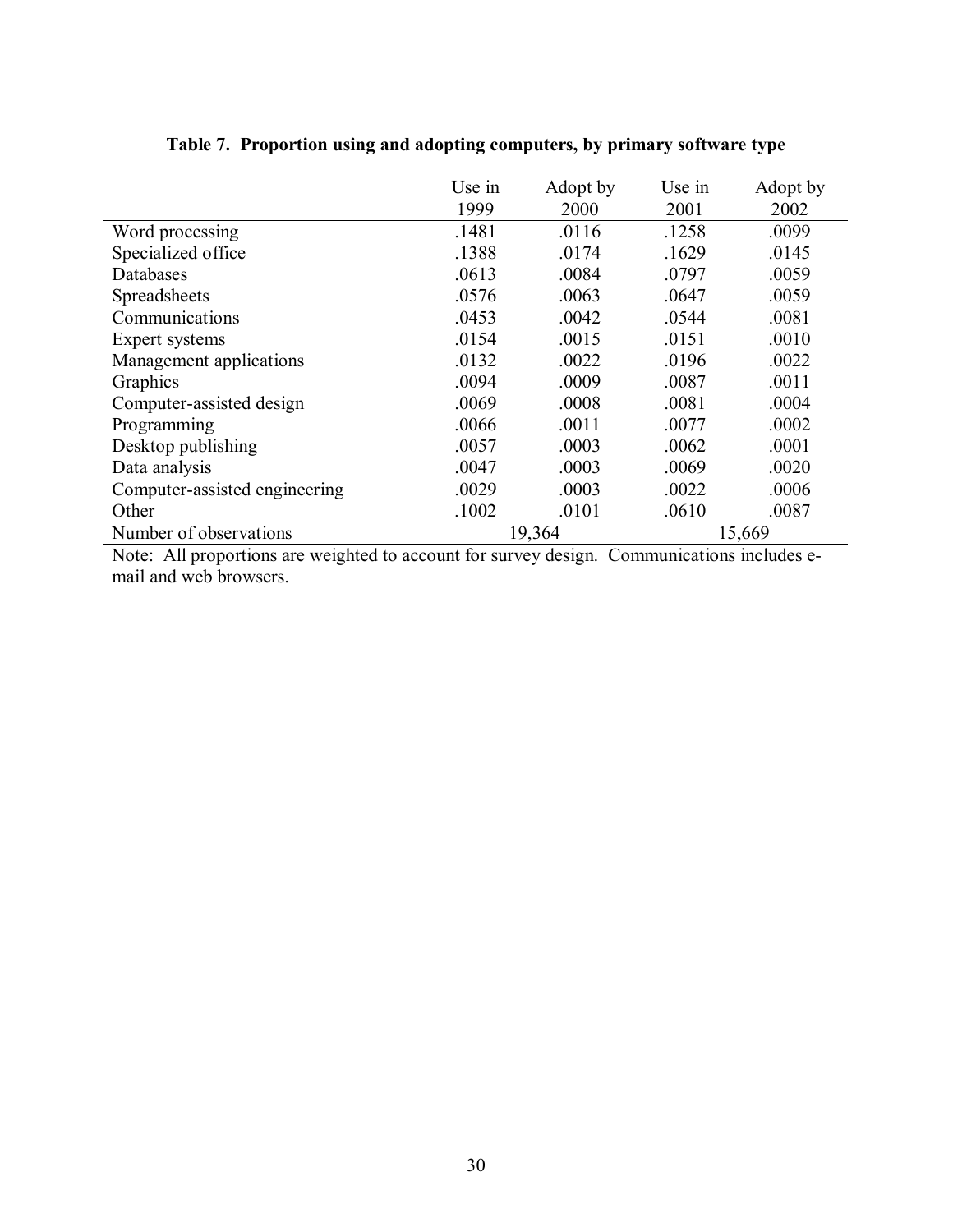|                               | Adoption             |
|-------------------------------|----------------------|
|                               | return               |
| Word processing               | $.0591***$           |
|                               | (.0182)              |
| Specialized office            | .0084                |
|                               | (.0232)              |
| Databases                     | .0255                |
|                               | (.0178)              |
| Spreadsheets                  | .1045                |
|                               | (.0789)              |
| Communications                | .0259                |
|                               | (.0281)              |
| Expert systems                | $.0474***$           |
|                               | (.0189)              |
| Management applications       | .0692                |
|                               | (.0644)              |
| Graphics                      | $.0253$ <sup>*</sup> |
|                               | (.0140)              |
| Computer-assisted design      | $.0605***$           |
|                               | (.0261)              |
| Programming                   | .0370                |
|                               | (.0535)              |
| Desktop publishing            | .0391                |
|                               | (.0511)              |
| Data analysis                 | $.1313*$             |
|                               | (.0778)              |
| Computer-assisted engineering | .0604                |
|                               | (.0457)              |
| Other                         | $-.0088$             |
|                               | (.0170)              |
| Number of observations        | 12,196               |
| R-squared                     | .0170                |

**Table 8. Wage regressions for adopting a computer and main software application used** 

Notes: White-corrected standard errors are in parentheses. The sample is restricted to employees who responded to the survey in both years and remained with the same employer. Regressions also include levels of education, age squared, speaks different language at work, part-time status, marital status, gender interacted with marital status, is covered by a union, the natural log of establishment size, tenure squared, a recent promotion, occupation change, a panel indicator, and a constant. Significance levels: \*\*\* = p<.01; \*\* = p<.05; \* = p<.10.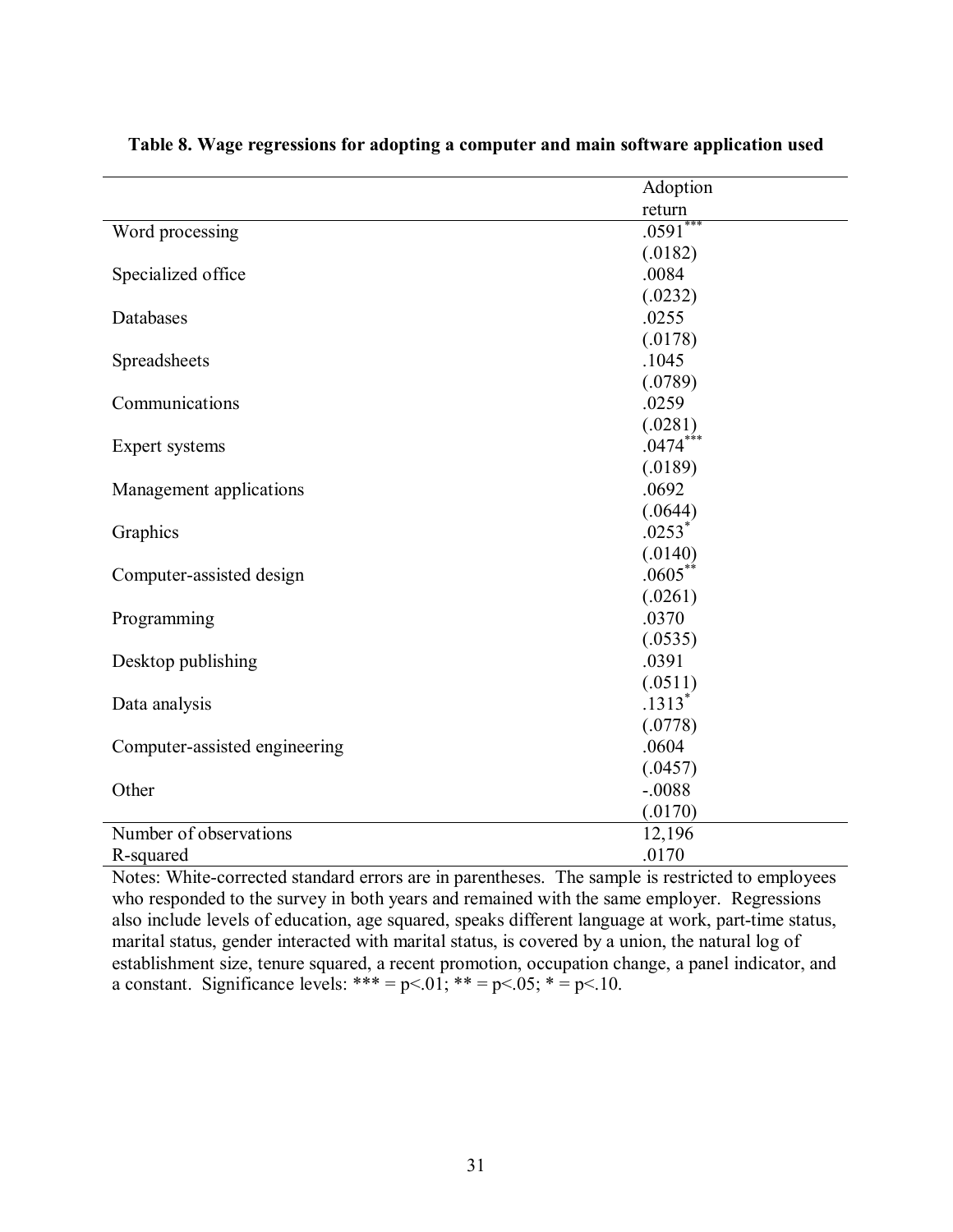|                             | Adoption return |
|-----------------------------|-----------------|
| Computer-aided technologies | $-.0171$        |
|                             | (.0107)         |
| Other technologies          | $-.0013$        |
|                             | (.0067)         |
| R-squared                   | .0144           |
| Number of observations      | 12,196          |

### **Table 9. Wage regression for adopting other computerized technologies**

Notes: White-corrected standard errors are in parentheses. The sample is restricted to employees who responded to the survey in both years and remained with the same employer. Regressions also include levels of education, age squared, speaks different language at work, part-time status, marital status, gender interacted with marital status, is covered by a union, the natural log of establishment size, tenure squared, a recent promotion, occupation change and a panel indicator. Significance levels: \*\*\* = p<.01; \*\* = p<.05; \* = p<.10.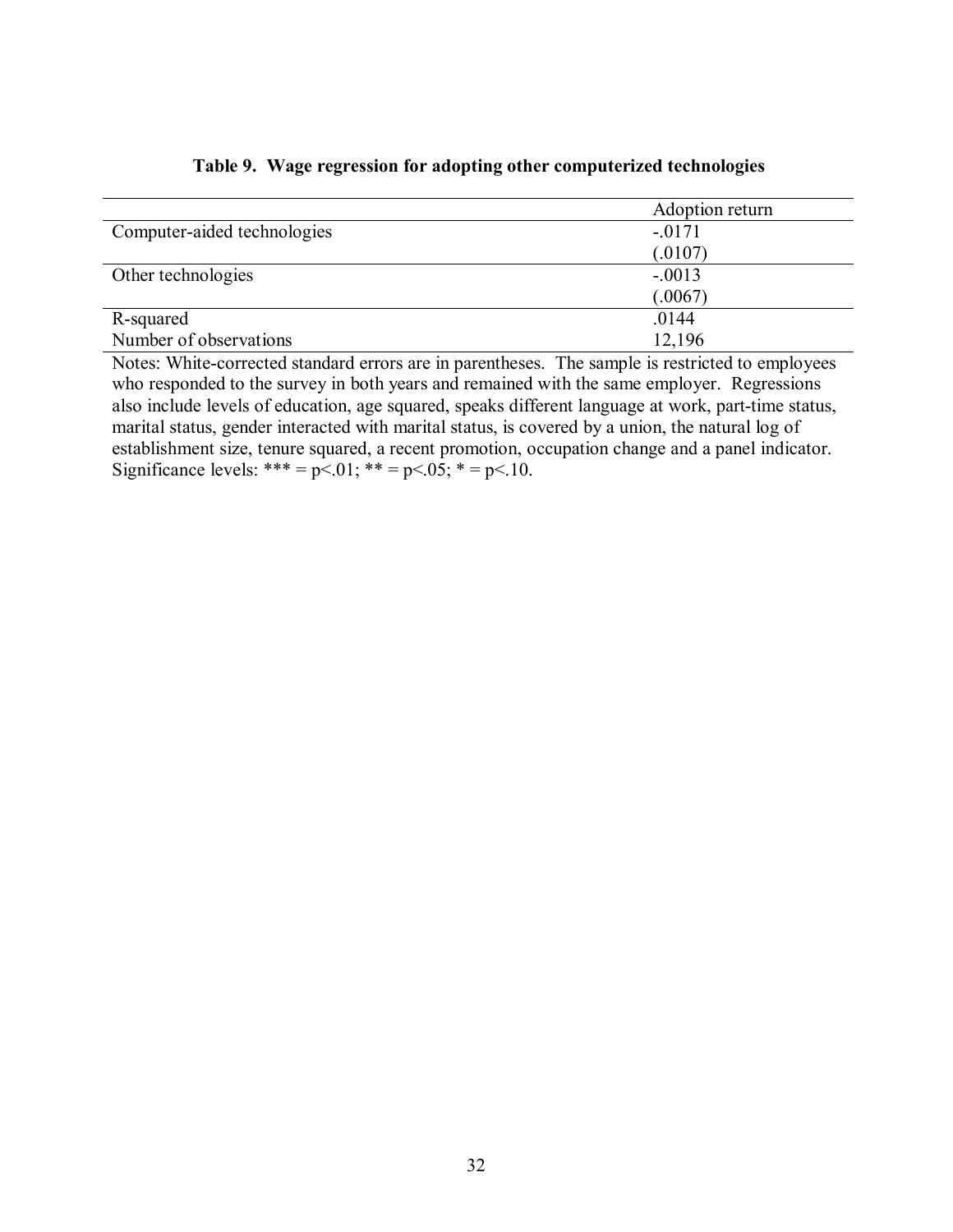|                                 | 1999  | 2000   | 2001   | 2002  |
|---------------------------------|-------|--------|--------|-------|
| All workers                     | .6248 | .6426  | .6231  | .6309 |
| Male                            | .5915 | .6058  | .5786  | .5978 |
| Female                          | .6544 | .6768  | .6649  | .6636 |
| Married                         | .6529 | .6691  | .6521  | .6559 |
| Not married                     | .5850 | .6053  | .5850  | .5975 |
| European background             | .6072 | .6251  | .6095  | .6264 |
| Not European background         | .6275 | .6452  | .6255  | .6317 |
| Ages 18-24                      | .4513 | .4453  | .4714  | .4495 |
| Ages 25-39                      | .6756 | .6806  | .6584  | .6667 |
| Ages 40-54                      | .6453 | .6639  | .6545  | .6546 |
| Ages $55+$                      | .5016 | .5558  | .5269  | .5843 |
| Home language not work language | .5414 | .5621  | .5563  | .5584 |
| Home language is work language  | .6319 | .6501  | .6310  | .6397 |
| Union                           | .5296 | .5468  | .5701  | .5806 |
| Non-union                       | .6644 | .6817  | .6437  | .6508 |
| Part-time worker                | .4644 | .5032  | .4519  | .4934 |
| Full-time worker                | .6669 | .6739  | .6685  | .6659 |
| Workplace $\leq 20$ employees   | .5851 | .6065  | .5571  | .5661 |
| Workplace 20-99 employees       | .5774 | .5940  | .5908  | .6200 |
| Workplace 100-499 employees     | .6163 | .6213  | .5772  | .5981 |
| Workplace 500+ employees        | .7486 | .7379  | .7624  | .7660 |
| Number of observations          |       | 19,364 | 15,669 |       |
|                                 |       |        |        |       |

|  |  | Table A1. Proportion using computers, by demographics |
|--|--|-------------------------------------------------------|
|  |  |                                                       |

Note: Proportions are weighted to account for survey design.